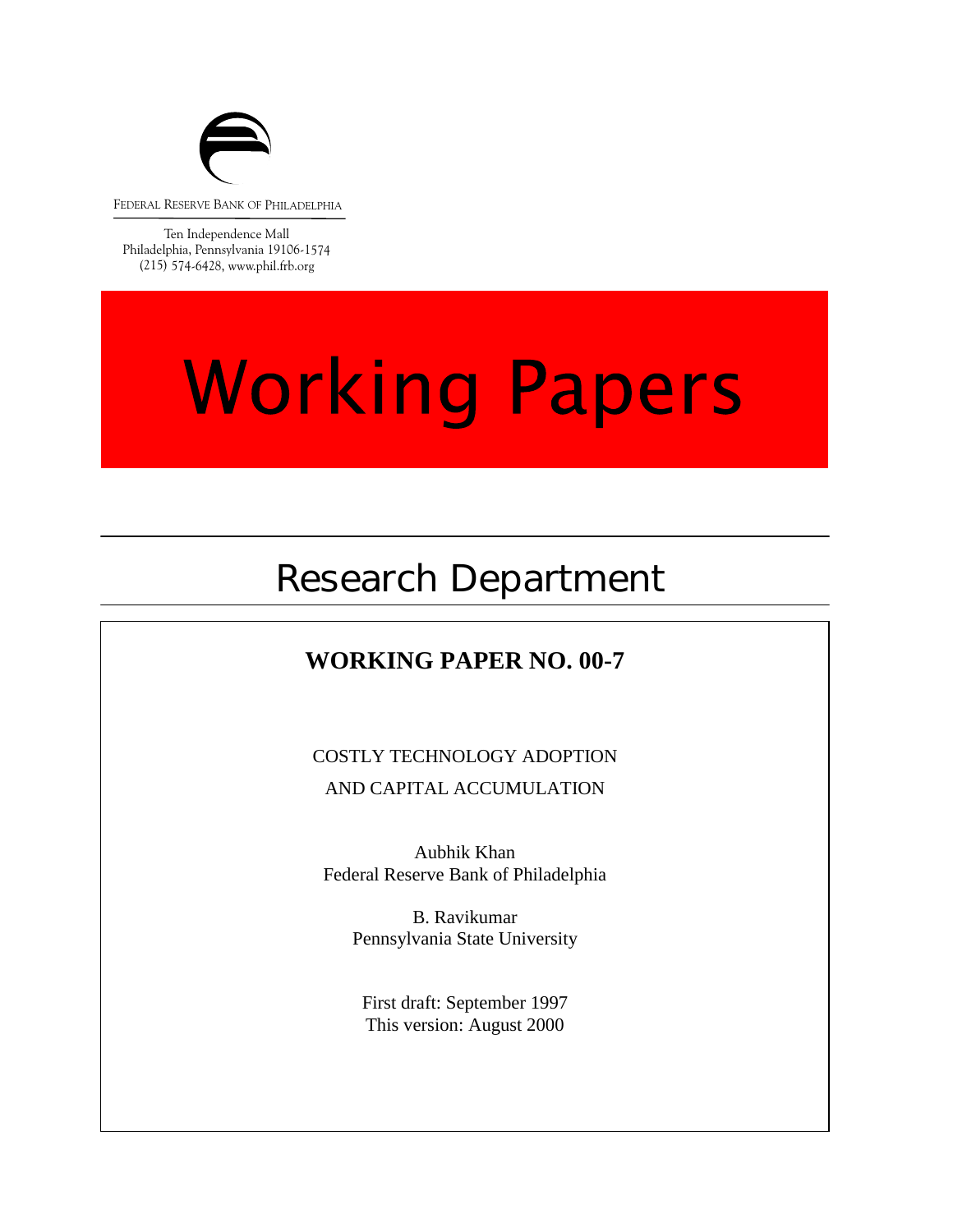## WORKING PAPER NO. 00-7

## Costly Technology Adoption and Capital Accumulation

Aubhik Khan B. Ravikumar

Federal Reserve Bank Pennsylvania State of Philadelphia University

First draft: September 1997 This version: August 2000

<sup>∗</sup>Please direct correspondence to B. Ravikumar, 616 Kern Building, Department of Economics, Pennsylvania State University, University Park, PA 16802-3306; phone: (814) 865-9029; email: ravikumar@psu.edu. All remaining errors are our sole responsibility. The views expressed in this paper are those of the authors and do not necessarily reflect those of the Federal Reserve Bank of Philadelphia or of the Federal Reserve System.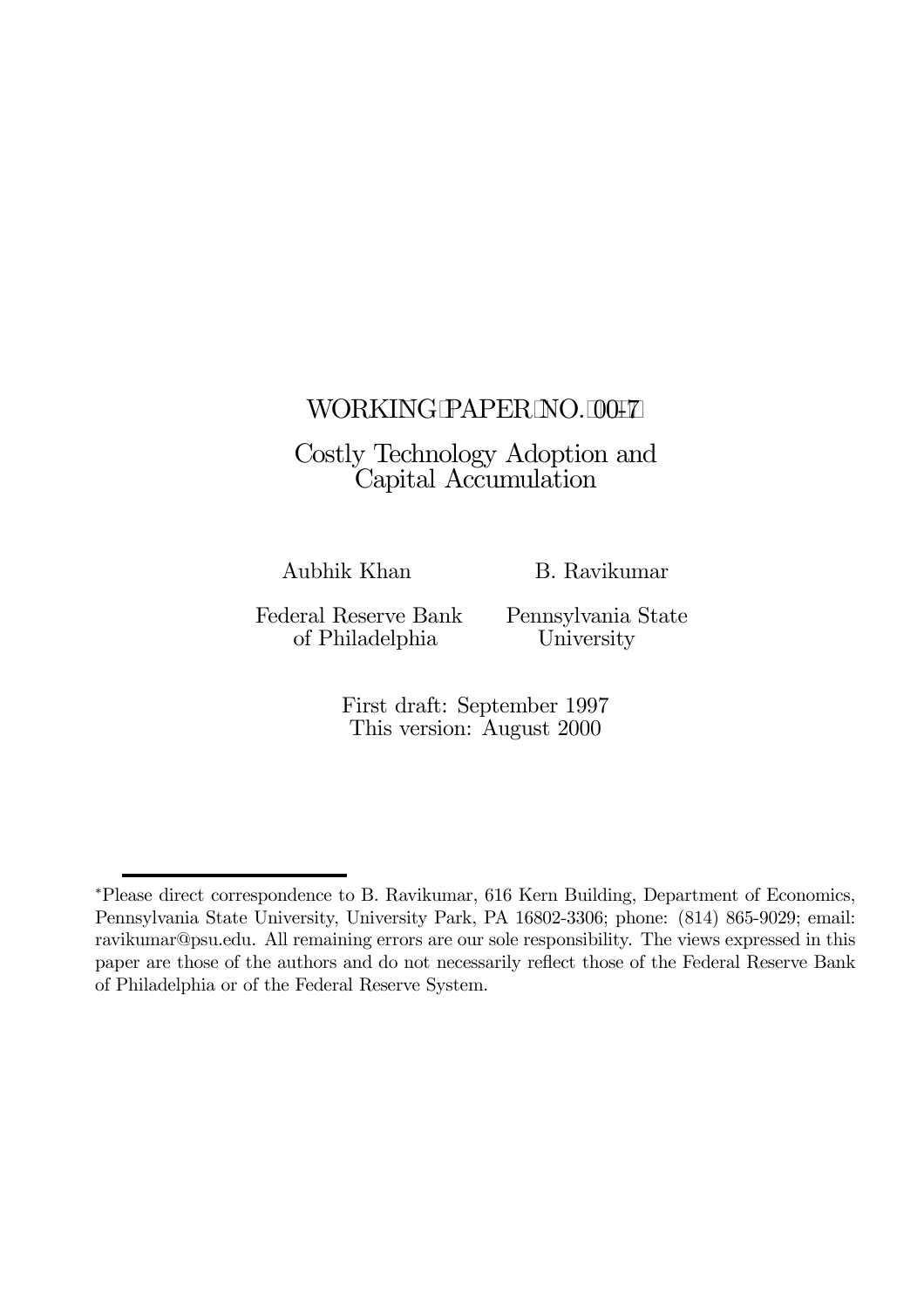## Abstract

We develop a model of costly technology adoption where the cost is irrecoverable and fixed. Households must decide when to switch from an existing technology to a new, more productive technology. Using a recursive approach, we show that there is a unique threshold level of wealth above which households will adopt the new technology and below which they will not. This threshold is independent of preference parameters and depends only on technology parameters. Prior to adoption, households invest at increasing rates, but consumption growth is constant. We also show that richer households adopt sooner and that income inequality increases over time. Both these results are consistent with the evidence from the Green Revolution.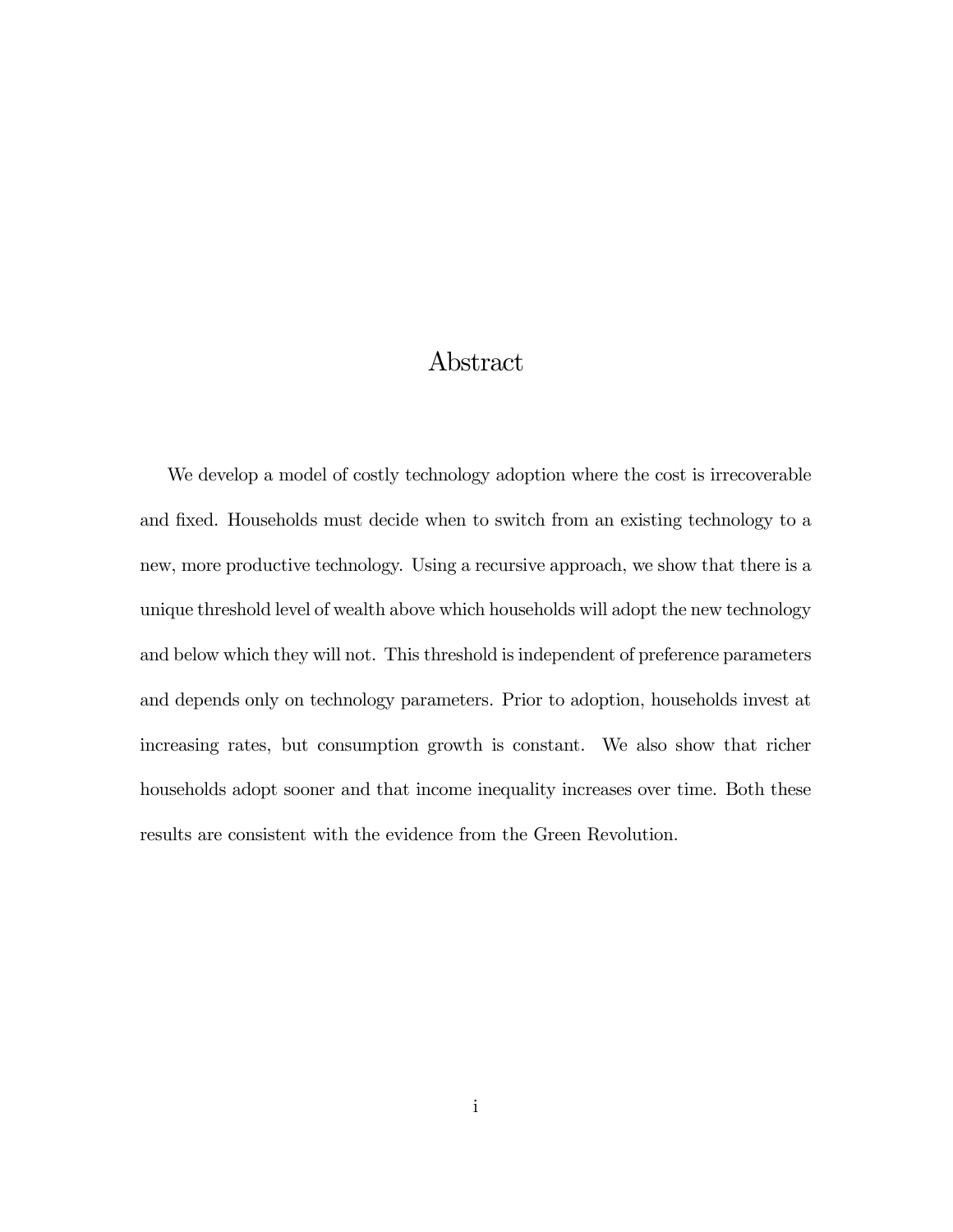## 1 Introduction

We study capital accumulation in an environment where technology adoption is costly. We develop a simple model in which a household faces a fixed cost to switch from a less productive technology to a more productive technology. Given the household's initial level of wealth, we examine how the presence of the fixed adoption cost influences the evolution of the household's wealth and the length of time before the household adopts the higher productivity technology.

Several authors have recognized the important role of technology adoption in the process of economic development. Prominent examples of technology adoption and productivity growth episodes include the Industrial Revolution (Mokyr, 1993), the Green Revolution (van Zanden, 1991 and Alauddin and Tisdell, 1991) and the Information Revolution (David, 1990, and Greenwood, 1996). In studying the role of technology adoption, the literature has followed, essentially, two themes: (i) costs and benefits of adoption in a variety of environments and (ii) impact of adoption on macroeconomic variables such as growth, relative wages etc. In the former theme, the decision to adopt a new technology is cast in an environment with rich details on costs and benefits. For instance, Jovanovic and Nyarko (1996) and Pérez-Sebastián (1996) posit a trade-off between the accumulated knowledge in the old technology through learning-by-doing and the risky, unknown, but higher average productivity of the new technology. In the latter theme, the focus is on the behavior of related variables in the economy using relatively simple trade-offs in the technology adoption decision.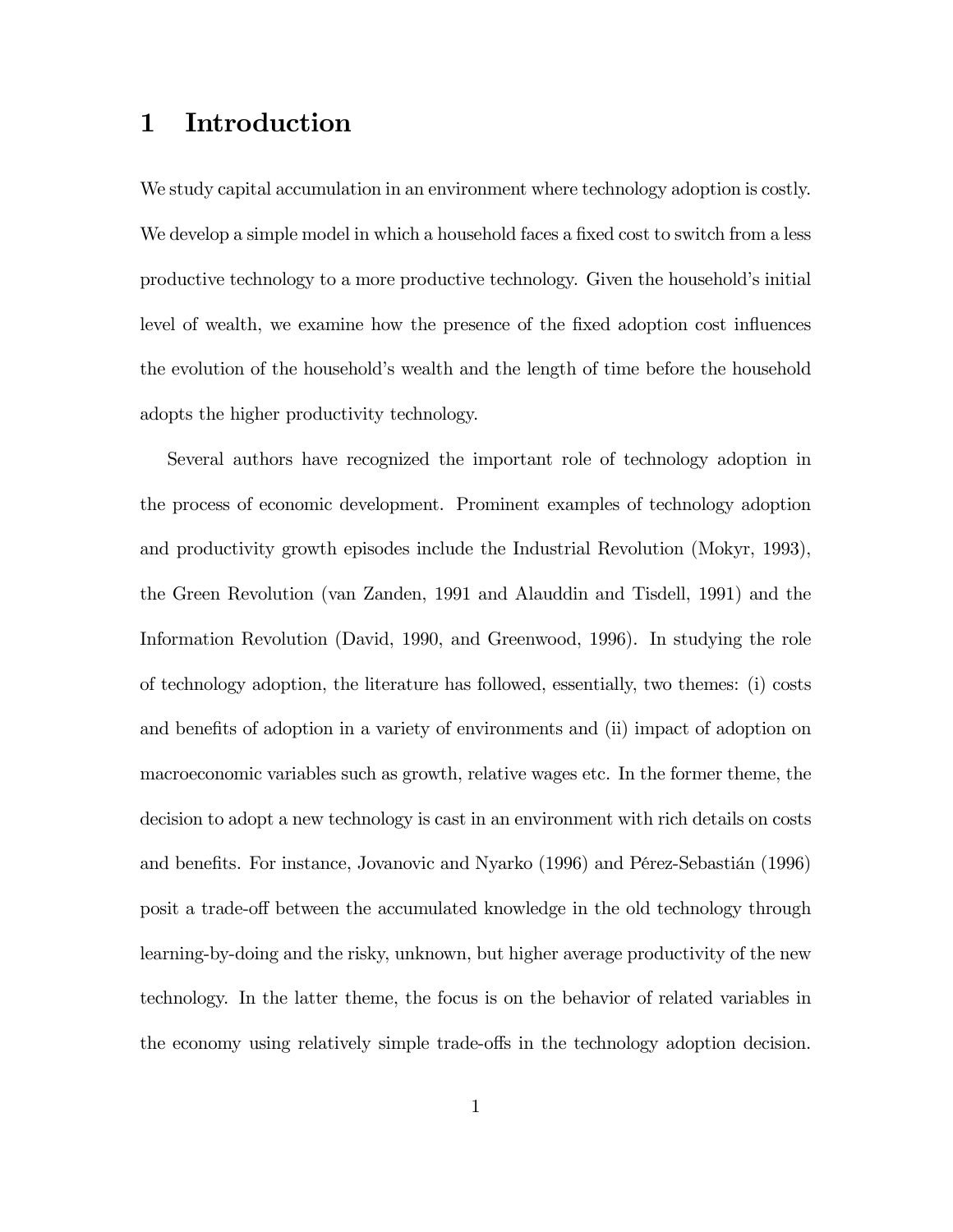For instance, Parente and Prescott (1994), Parente (1994, 1995) and Easterly, King, Levine, and Rebelo (1994) try to explain persistent differences in incomes across countries.

Our model belongs to the latter theme. We subsume the cost of adopting a new technology entirely into an exogenous fixed cost. The benefit of adoption is higher productivity. The fixed cost in our model is the cost of learning the new method of production. For instance, in the context of the Green Revolution, farmers had to learn how to use the new variety seeds with other inputs. Foster and Rosenzweig (1995) document that the learning cost was non-trivial: knowledge about the new seeds was a significant barrier to adopting the high-yield technology during the Green Revolution. Furthermore, Wozniak (1987) finds that the decision to adopt is a human capital intensive activity.

Capital, interpreted broadly to include both physical and human, is the sole factor of production in our model. Both the old and the new technologies are linear.<sup>1</sup> Our aim is to characterize the path of capital accumulation. For infinitely lived households with time separable homothetic preferences, we show that prior to adopting the high productivity technology, capital is accumulated at increasing rates, i.e., the growth rate of capital is monotonically increasing in the level of capital. Once a household reaches a threshold level of wealth, it pays the fixed cost and adopts the new technology. Consumption growth is constant during this period of increasing

<sup>&</sup>lt;sup>1</sup>In our model, each household's wealth is its composite physical and human capital stock, so we will treat the terms 'capital' and 'wealth' as synonymous throughout the paper.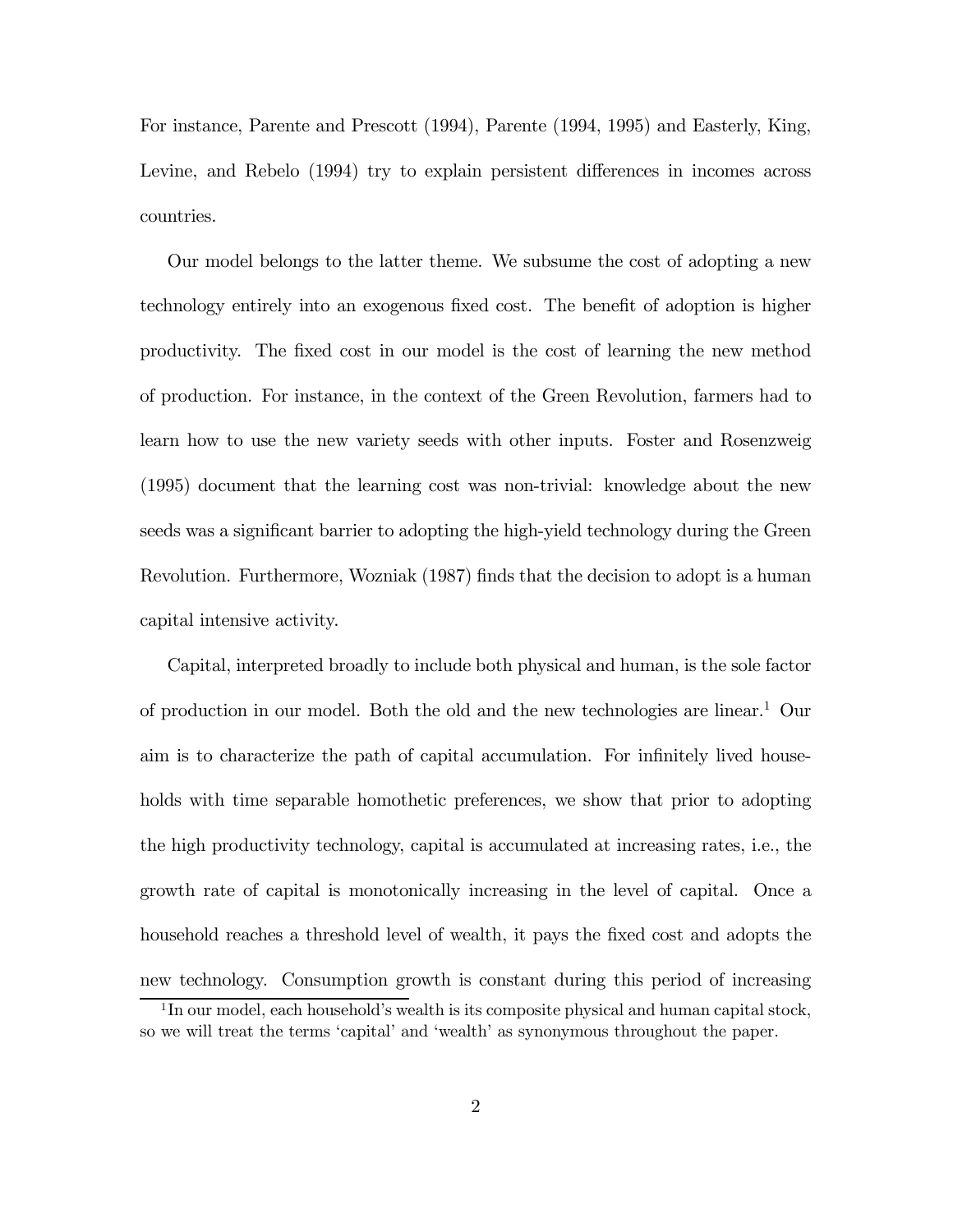investment.

The threshold level of capital at which a household switches to the new technology is independent of the initial level of wealth. Consequently, the duration with the low productivity technology is decreasing in the initial level of wealth. (This is consistent with the findings in Wozniak, 1987, and Alauddin and Tisdell, 1991.) Furthermore, the threshold is independent of preference parameters and depends only on the productivity of the two technologies and the fixed cost of adoption. These technology parameters influence the date of adoption in our model directly through their effect on the threshold level of wealth and indirectly through their effect on the evolution of wealth. Higher productivity of the old technology tends to postpone the adoption date; higher productivity of the new technology induces households to adopt the new technology sooner; and a higher fixed cost postpones the adoption date.

We show numerically that income inequality increases over time along with average capital across households. In our model, the wealthier households take advantage of the more productive technology by adopting it sooner and, hence, benefit proportionately more than the poorer households. Income of all households eventually grows at the same rate, but the levels remain distinct. Our result on increasing inequality while households are engaged in technology adoption is consistent with evidence from rural India (Gaiha, 1987) and the Philippines (Bautista, 1997).

While we derive these results under the assumption that households may neither borrow nor lend amongst themselves, our results are robust to the introduction of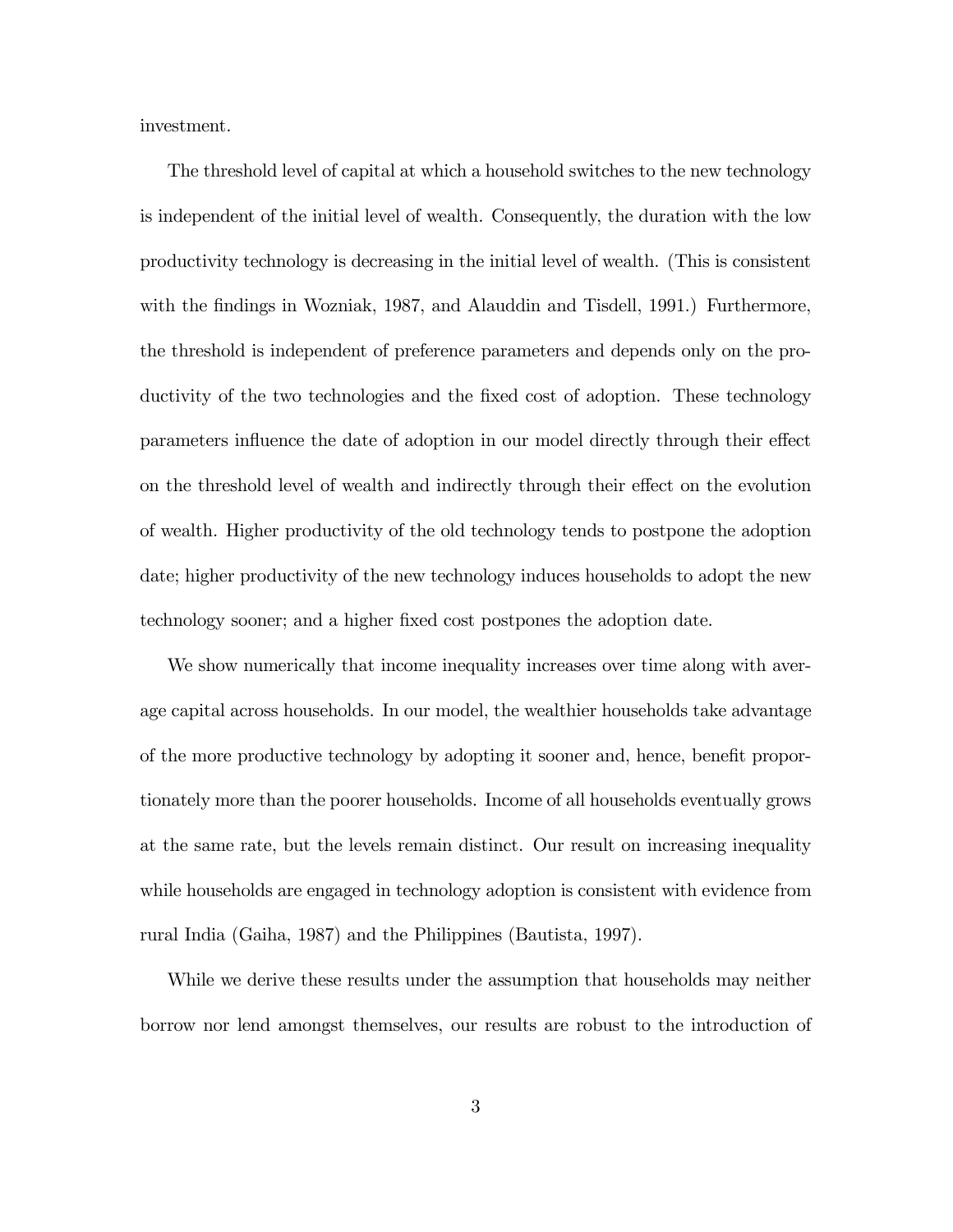consumption loans that may be used by low productivity households to indirectly finance the cost of technology adoption. However, we maintain the assumption that low productivity households may not circumvent costly technology adoption by investing with high productivity households.

We also make a methodological contribution in this paper. We set up a sequence of dynamic programs, one for each possible adoption date. Each dynamic program yields a value function that helps us evaluate whether the associated adoption date is optimal. One may use our dynamic programming technique to study a variety of situations where there is a one-time cost. For instance, consider a household deciding whether to migrate from a developing country to a developed country. If there is a one-time fixed cost at the time of migration, then our technique will be useful in determining the wealth accumulation prior to migration and the period in which the household chooses to migrate. Other examples include opening an economy to international trade or implementing a radical change in policy.

In related work, Greenwood and Jovanovic (1990) examine a growth model where agents must pay a one-time start-up cost to avail themselves of the services of financial intermediaries who provide information on the profitability of a risky asset relative to a safe asset. In contrast to their analysis, we derive a unique threshold level of capital at which households adopt the higher productivity technology and show that this threshold is independent of preference parameters. We also explicitly solve for the path of capital accumulation. However, we abstract from issues involv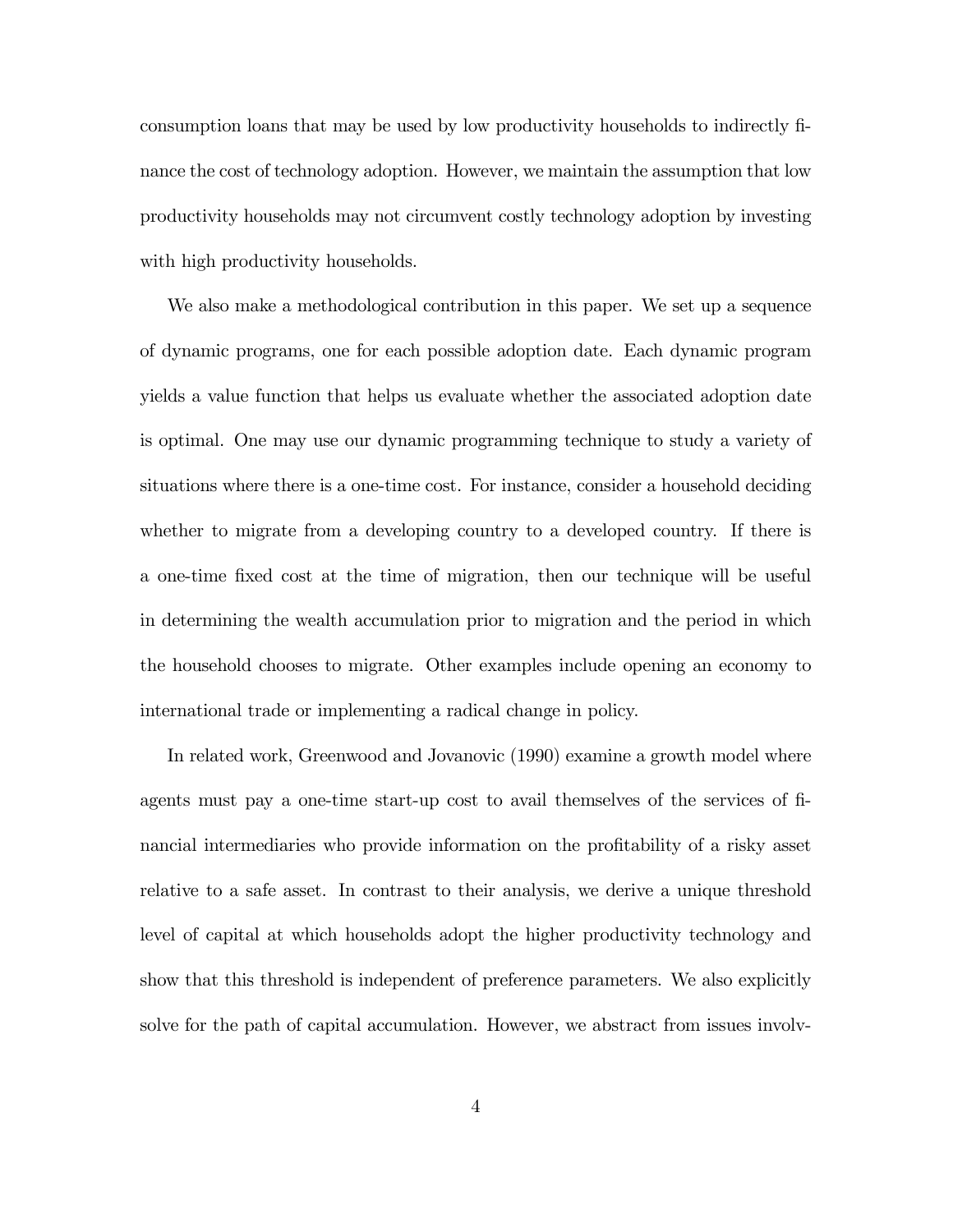ing uncertainty in the production technologies or intermediation. Bental and Peled (1996) develop a search-theoretic model where technological progress is endogenous. Improvements in technology depend on costly search, and the search process is one of sequential sampling with a fixed cost associated with each sample. Their problem is to determine the optimal stopping time, i.e., the number of samples above which one stops looking for improvements in technology. Our problem is to determine the optimal starting time, the period when one starts using the better technology. While growth is endogenous in our framework, technological progress is not.

## 2 The Model

Time is discrete and is indexed by  $t$ . Households initially produce output,  $Y_t$ , using a technology characterized by a constant marginal product of capital whose value is  $A > 1$ , i.e.,  $Y_t = AK_t$ , where  $K_t$  is the composite physical and human capital stock (or the sum of physical and human wealth), at the beginning of period  $t$ . We will model the fixed cost of adoption as a reduction in wealth at the time of adoption, i.e., it costs any household  $\lambda > 0$  units of capital to adopt a new technology. This fixed cost  $\lambda$  allows a household permanent access to a more productive technology characterized by a constant marginal product  $B > A$ .

Any household may be in one of three stages at any point in time: it may be operating the old technology; it might have paid the fixed cost and just adopted the new technology; or it might be operating the new technology, having adopted it in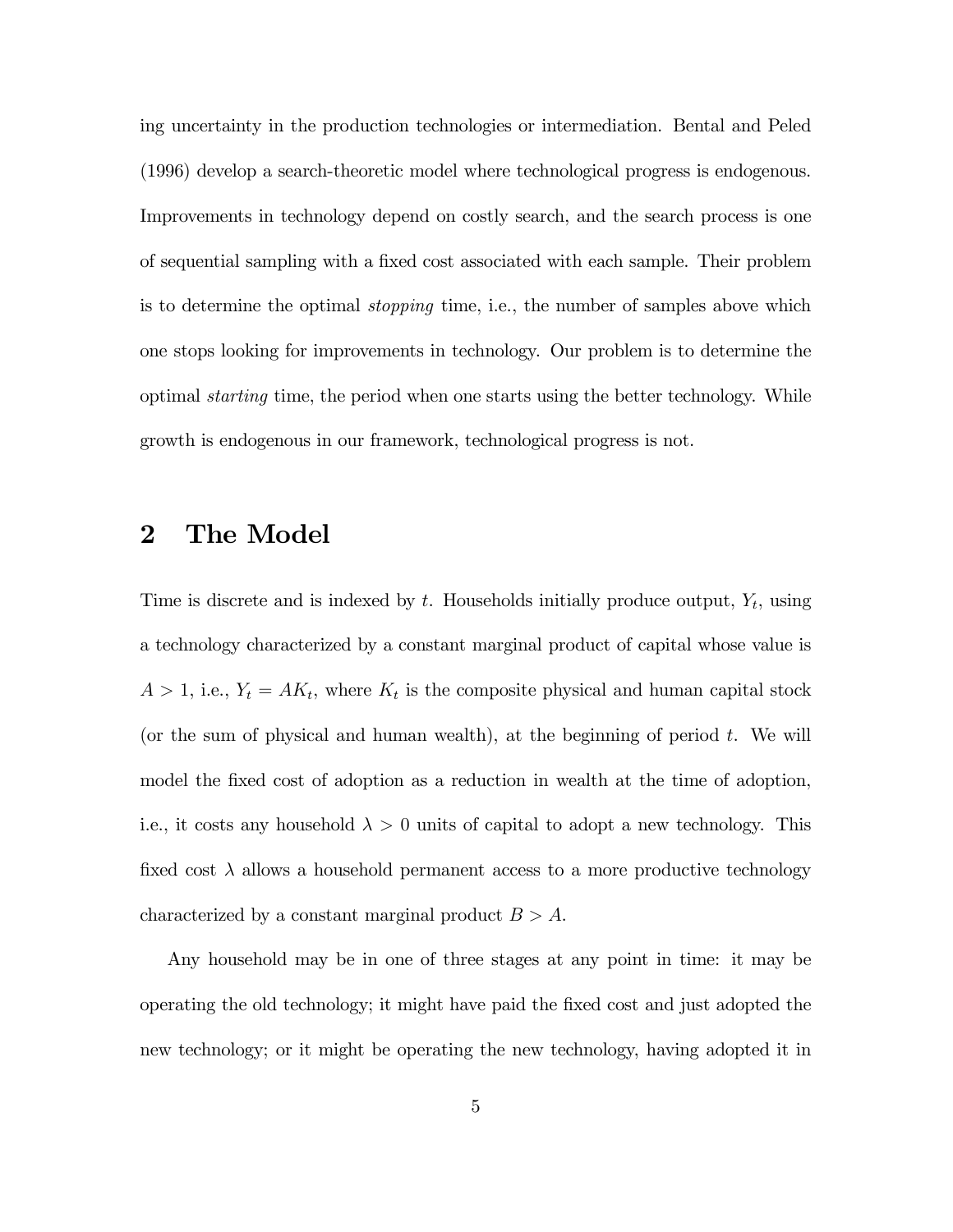the past. Let  $S$  denote the time at which a given household pays the cost of adoption.

Production for this household is then summarized by

$$
Y_t = \begin{cases} AK_t & \text{if } t < S, \\ BK_t & \text{if } t \geq S. \end{cases}
$$

The household faces the following resource constraints conditional on S.

$$
C_{t} + K_{t+1} \le AK_{t} \text{ for } t = 0, 1..., S-1,
$$
  
\n
$$
C_{S} + K_{S+1} \le B(K_{S} - \lambda),
$$
  
\n
$$
C_{t} + K_{t+1} \le BK_{t} \text{ for } t = S+1, S+2,...
$$
 (1)

While capital is assumed to fully depreciate each period, this is without loss of generality, since a depreciation rate may be subsumed into the coefficients A and B.

Households are assumed to discount future utility by the constant  $\beta \in (0,1)$ , and their preferences are assumed to be time-separable. We assume  $\beta A \geq 1$ <sup>2</sup> Utility over consumption in period t,  $C_t$ , is given by  $(1 - \beta) \frac{C_t^{1-\sigma}}{1-\sigma}, \sigma > 0$ . (We interpret the  $\sigma = 1$  case as logarithmic utility.) The lifetime utility maximization problem for a household identified by an initial level of wealth of  $K_0$  is presented below.

<sup>&</sup>lt;sup>2</sup>If  $\beta A < 1$ , then, as we will see, it is possible that an initially poor household may never choose to accumulate enough capital to pay the fixed cost of adoption.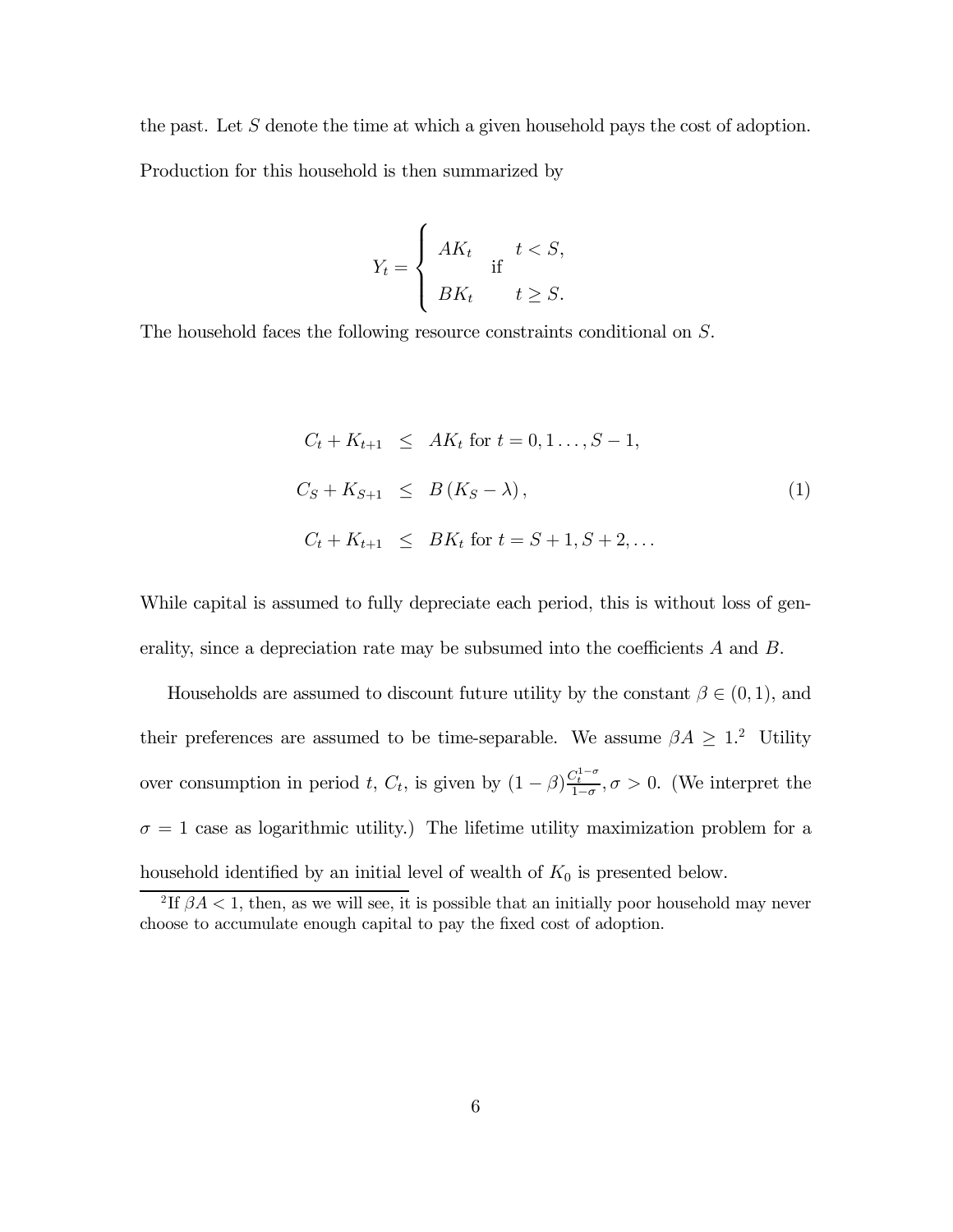$$
\max_{S, \{C_t, K_{t+1}\}_{t=0}^{\infty}} (1 - \beta) \sum_{t=0}^{\infty} \beta^t \frac{C_t^{1-\sigma}}{1-\sigma}
$$
  
subject to (1),  

$$
C_t \ge 0, t = 0, 1, ...,
$$

 $K_0$  given.

Two remarks are in order. First, our formulation allows for immediate adoption; households may choose to adopt the new technology in period 0. Indeed, we will show that a household with sufficiently large initial wealth will follow exactly this strategy. Second, the fixed cost of technology adoption is closely related to the time interval between periods in our model. For example, suppose it takes five years of time and material expenditures to bring the new technology on line. Then the fixed cost is the present value of these resources, and the time interval between model-periods is five years.

A straightforward but cumbersome two-step approach to solving the above problem is as follows. First, for each  $S \geq 0$  where adoption is feasible (in the sense that  $K_S > \lambda$ , determine the path of capital accumulation given S, both before and after technology adoption. Given the path of capital, determine lifetime utility as a function of S and initial capital. Next, choose the value of S that yields the highest level of lifetime utility. While the first step is a relatively straightforward utility maximization problem, the introduction of the second step requires solving the first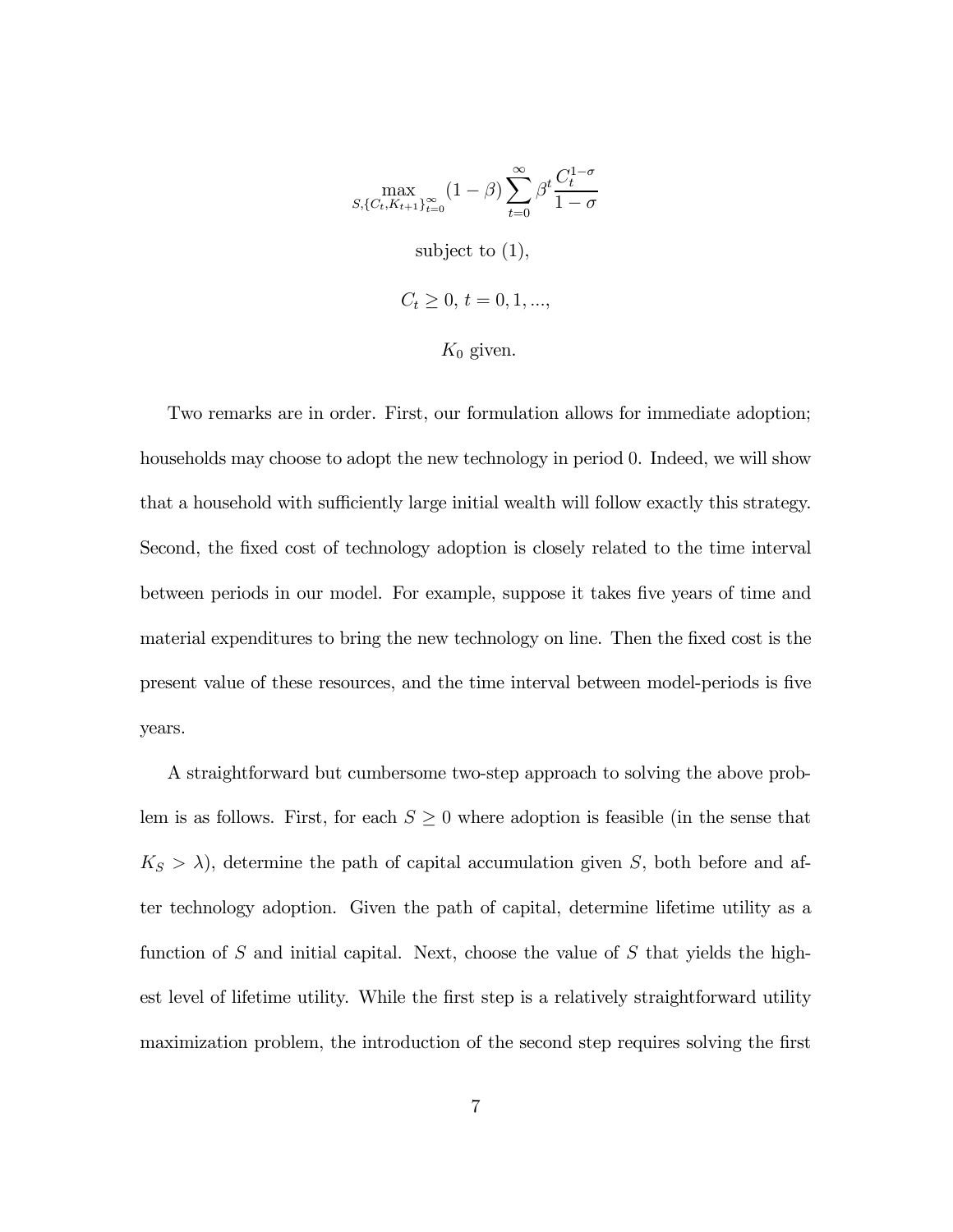problem an infinite number of times, since, in the absence of any characterization of the properties of the solution, we have to evaluate lifetime utility for each feasible value of S. We circumvent this problem below by following a recursive approach.

## 3 Households' Decision Rules

#### 3.1 Technology adoption: a recursive characterization

We formulate a set of indirect lifetime utility functions defined over capital, each associated with a particular period for adoption. This allows us to complete the first step of the solution approach described above and determine the path of capital accumulation given a time for, or more accurately a time until, technology adoption. Moreover, we are able to essentially replace the second step by mapping the original problem of locating the optimal  $S$  into an equivalent problem of determining a threshold level of wealth at which the household will adopt the new technology.<sup>3</sup>

To characterize the technology adoption problem, it is necessary to know the value of each household's wealth in three distinct scenarios: the value after adoption, the value assuming it never adopts the new technology, and the value given it adopts the new technology in some arbitrary period  $T$ . The results we derive here hold for all  $\sigma > 0$  (see Appendix 6.2); however, for expositional convenience, we concentrate on the case where  $U(C_t) = (1 - \beta) \log C_t$  (i.e.,  $\sigma = 1$ ). We assume that households can

<sup>&</sup>lt;sup>3</sup>Horowitz (1993), in a *finite* horizon model of moving from a traditional sector to a modern sector, solves for the optimal switching time directly (instead of deriving the critical level of capital above which it is optimal to switch).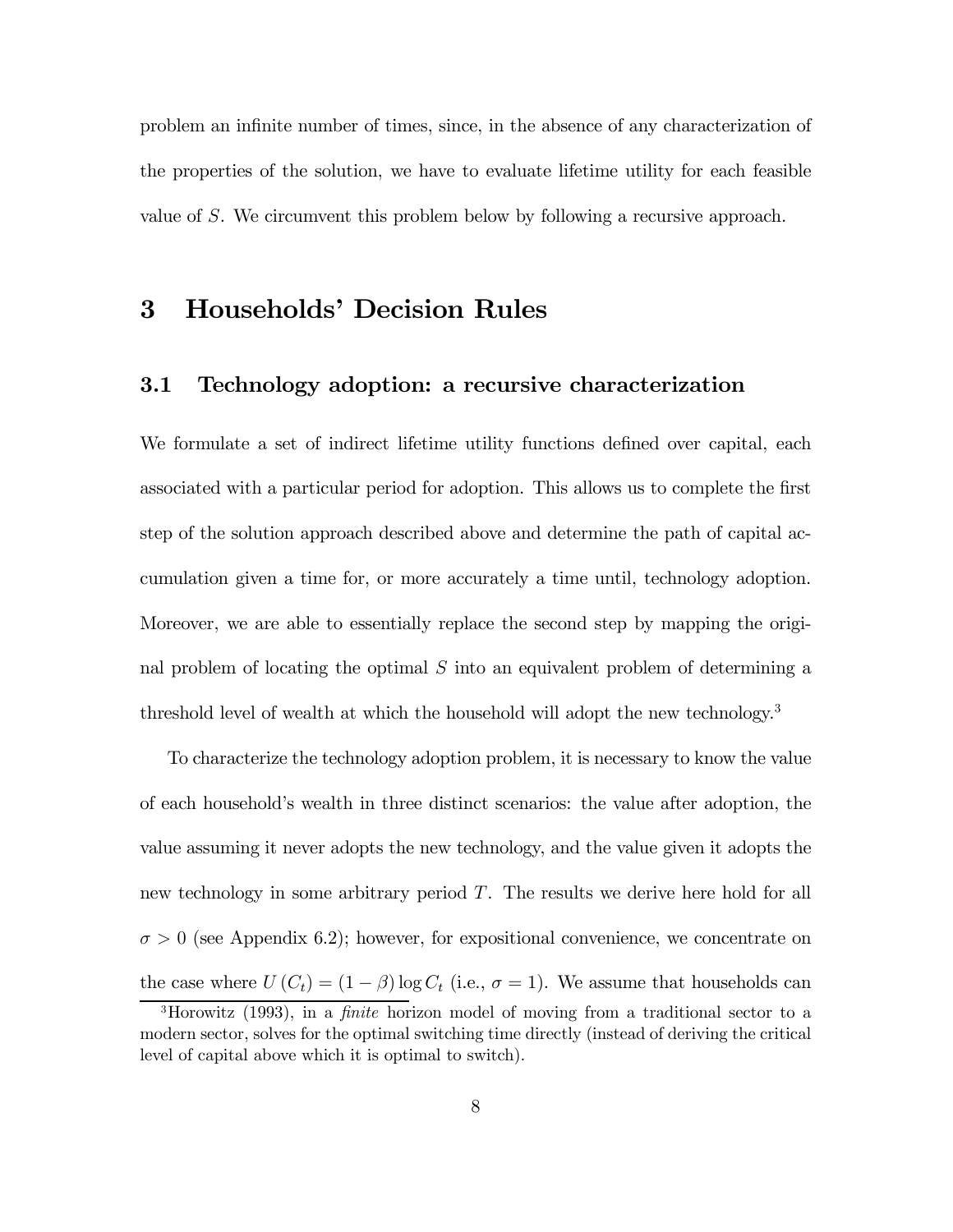neither borrow nor lend. This assumption is partially relaxed below.

We start our characterization of the technology adoption decision by characterizing households that have already adopted the more productive technology. Let  $H(K)$ denote lifetime utility for a household currently using the high productivity technol- $\log y$  that has K units of capital. For such a household, the constraint correspondence

$$
\Gamma_H(K) = \{ K' \in \mathbf{R}_+ \mid K' \leq BK \}
$$

is the set of feasible values for next period's capital,  $K'$ . For households not using the more productivity technology, let the constraint set for  $K'$  be defined by

$$
\Gamma_L(K) = \{ K' \in \mathbf{R}_+ \mid K' \le AK \}.
$$

As  $B > A$ , it follows that for any  $K \geq 0$ ,  $\Gamma_L(K) \subseteq \Gamma_H(K)$ . Hence, a household currently using the higher productivity technology will never use the original, less productive technology in future. Consequently, H will solve the following Bellman equation:

$$
H(K) = \max_{K' \in \Gamma_H(K)} U(BK - K') + \beta H(K'). \tag{2}
$$

The existence of an unique  $H$  that solves the functional equation (2) follows from Alvarez and Stokey (1998). We denote the optimal policy for next period's capital associated with this dynamic programming problem as  $K' = g_H (K)$ .

We define the value of capital for a household under the assumption that it never adopts the more productive technology as  $L(K)$ :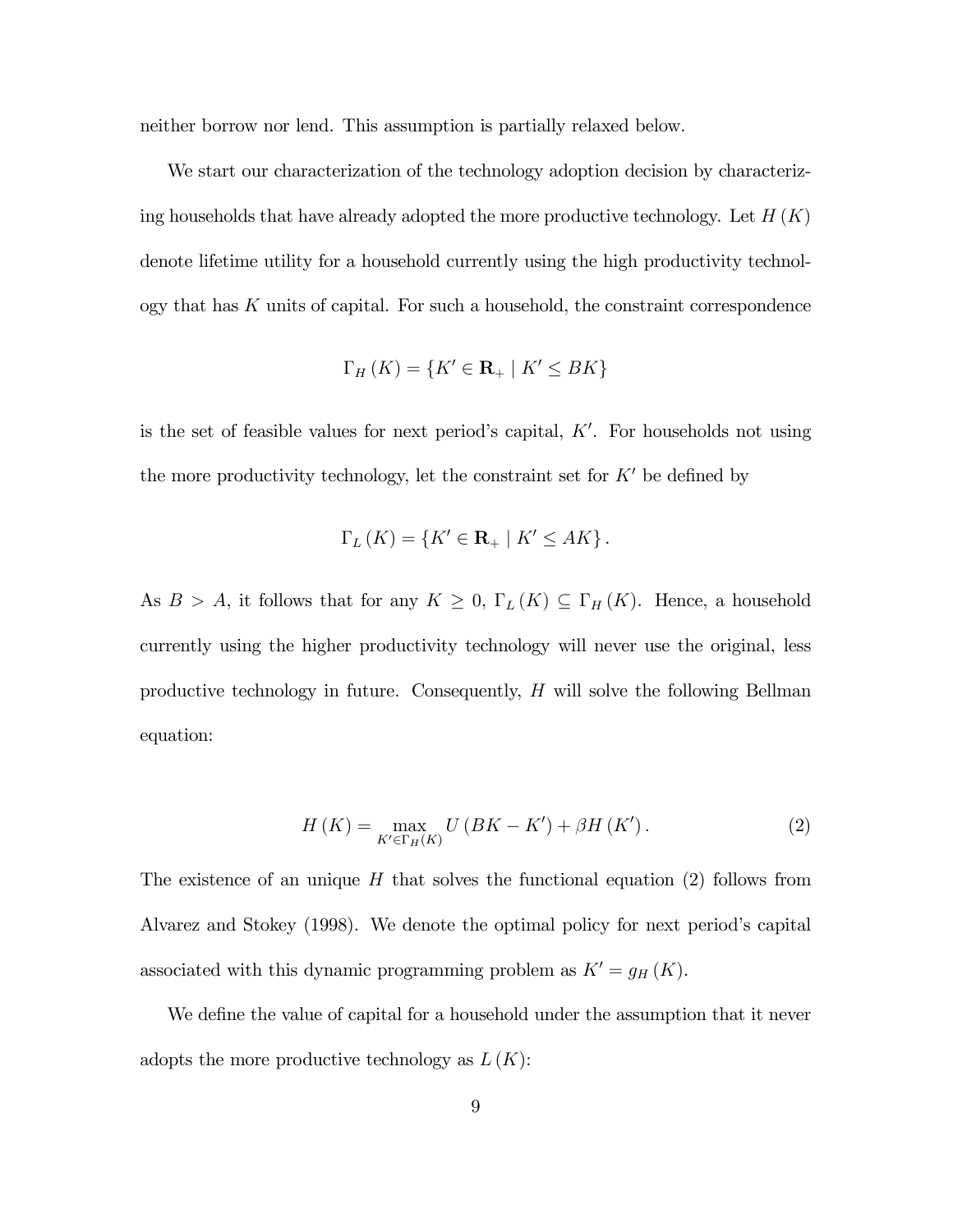$$
L(K) = \max_{K' \in \Gamma_L(K)} U\left(AK - K'\right) + \beta L\left(K'\right). \tag{3}
$$

The policy function for this benchmark is denoted  $g_L(K)$ . Equations (2) and (3) may be used to verify that

$$
H(K) = \log(1 - \beta) + \frac{\beta \log \beta}{1 - \beta} + \frac{\log B}{1 - \beta} + \log K,\tag{4}
$$

$$
L(K) = \log(1 - \beta) + \frac{\beta \log \beta}{1 - \beta} + \frac{\log A}{1 - \beta} + \log K. \tag{5}
$$

These solutions yield associated policies:  $g_H(K) = \beta BK$  and  $g_L(K) = \beta AK$ .

Using our solution for the lifetime utility function post-adoption,  $H$ , allows us to solve for lifetime utility functions pre-adoption, Z, given some number of periods until adoption, T. Specifically, for  $T = 0, 1, \ldots, Z(K, T)$  describes lifetime utility as a function of capital when technology adoption will occur in  $T$  periods;  $T = 0$ represents immediate adoption. Since the constraint set during the adoption period is given by  $\{K' \in \mathbf{R}_+ \mid K' \leq B(K - \lambda)\} = \Gamma_H (K - \lambda), Z(K, 0)$  must satisfy (6).

$$
Z(K,0) = \max_{K' \in \Gamma_H(K-\lambda)} U(B(K-\lambda) - K') + \beta H(K'). \tag{6}
$$

An examination of equation (2) reveals  $Z(K, 0) = H(K - \lambda)$ . Iterating backward, the period prior to technology adoption we have

$$
Z\left(K,1\right) = \max_{K' \in \Gamma_L(K)} U\left(AK - K'\right) + \beta Z\left(K',0\right). \tag{7}
$$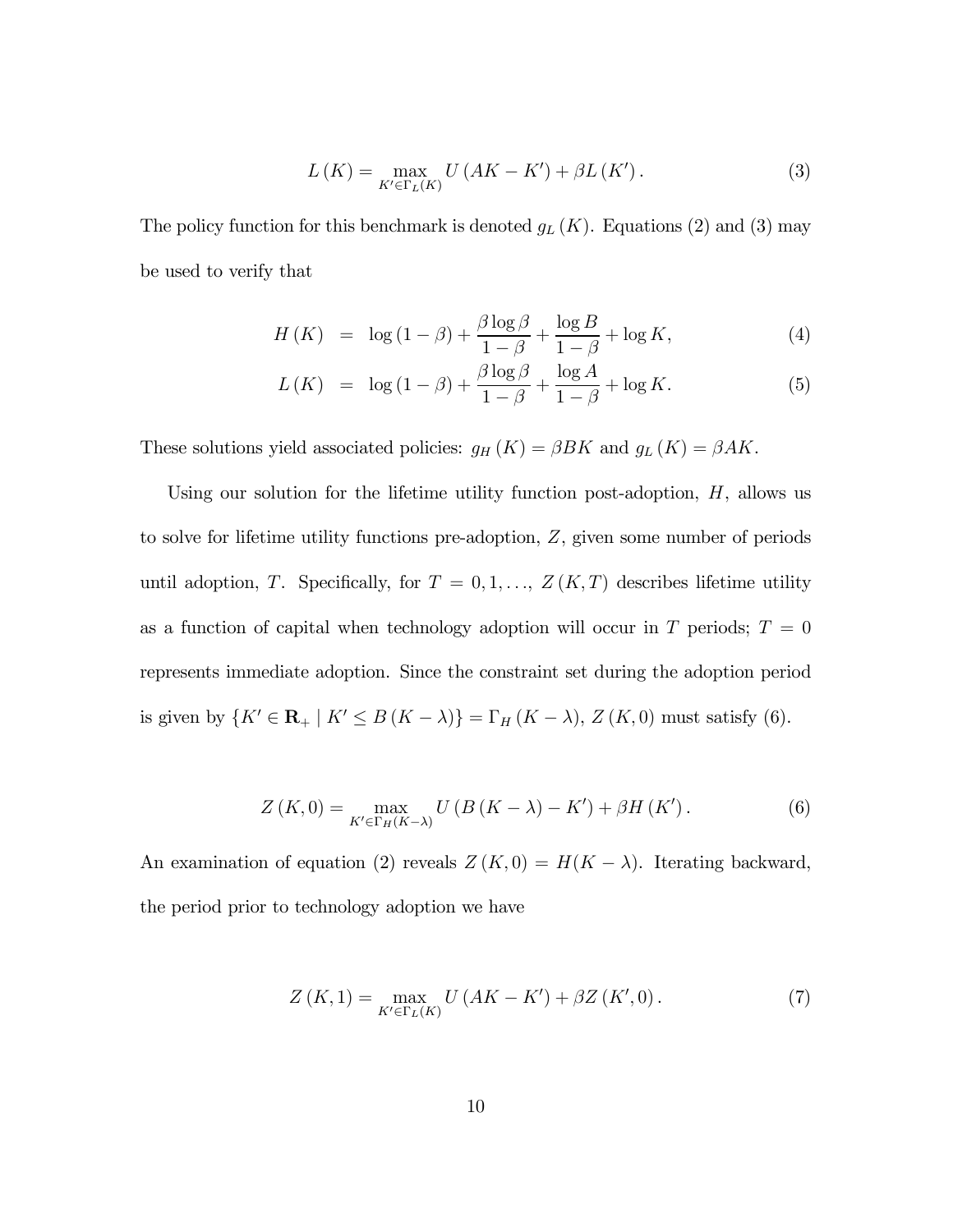We note that before the adoption period the constraint set is given by  $\Gamma_L(K)$ . Generally,  $Z(K, T + 1)$  is defined recursively using  $Z(K, T)$ ,

$$
Z(K, T + 1) = \max_{K' \in \Gamma_L(K)} U(AK - K') + \beta Z(K', T).
$$
 (8)

We now solve the time-until-adoption value functions  $Z(K,T)$ . The function  $Z(K, 0)$  is easily determined using the solution for H in (4),

$$
Z(K,0) = \log(1-\beta) + \frac{\beta \log \beta}{1-\beta} + \frac{\log B}{1-\beta} + \log(K-\lambda),\tag{9}
$$

and implies that  $g_Z(K, 0) = \beta B (K - \lambda)$ . Next, backward induction using (8) for  $T=1,2,\ldots,$  yields

$$
Z(K,T+1) = \log(1-\beta) + \frac{\beta \log \beta}{1-\beta} + \frac{\beta^{T+1} \log B}{1-\beta}
$$
  
+ 
$$
\frac{\beta (1-\beta^T)}{1-\beta} \log A + \log (AK - \lambda A^{-T})
$$
 (10)

and the associated optimal policies

$$
g_Z(K, T+1) = \beta AK + \frac{1-\beta}{A^T}\lambda.
$$
 (11)

Thus far, we have essentially restated the approach to determining S, described in the previous section, in terms of an equivalent problem of determining T. Our determination of lifetime utility prior to adoption as a function of both  $K$  and  $T$ ,  $Z(K,T)$ , has completed the first step of the approach to characterizing the technology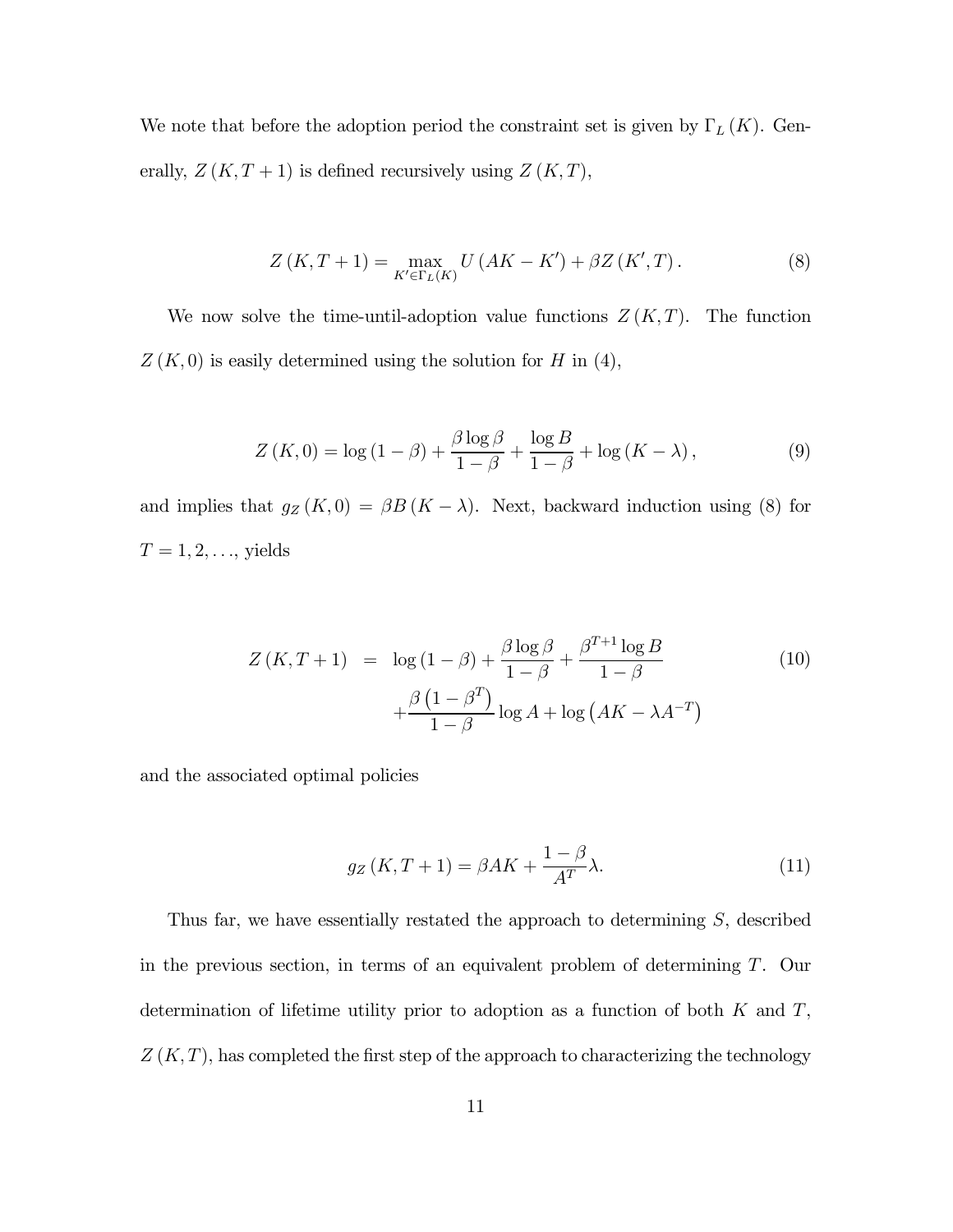adoption problem. If we were to now implement the second step and determine the optimal period of adoption,  $S^*$ , we would have to find the optimal number of periods to wait until technology adoption,  $T^*$ , that satisfies  $Z(K, T^*) \geq Z(K, T)$ , for  $T =$  $0, 1, 2, \ldots$ , given K. As we have already noted, this approach is cumbersome, requiring an infinite number of function evaluations. Instead, we determine the threshold level of wealth, K∗, at which each household will adopt the new technology and use the accumulation behavior implied by  $(11)$  to determine  $T^*$  as the time taken to reach the threshold level of capital starting from an initial capital stock of  $K_0$ .

There are obvious bounds on the threshold level of capital. For instance, if a household's capital is less than  $\lambda$ , the household cannot adopt the new technology. This does not imply, however, that the household will switch as soon as it reaches a level of capital above  $\lambda$ . To see this, consider a household with  $\lambda$  units of capital. If this household never adopts the new technology, its lifetime utility is  $L(\lambda)$ . If it decides to adopt the new technology, then from (4) and (5) it is clear that  $\lim_{K\to\lambda}Z(K,0)< L(\lambda)$ . By continuity, the household will not adopt even if it has capital close to but greater than  $\lambda$ .

An upper bound on the threshold level of wealth may be found as follows. Let  $\overline{K}$  be such that the output, net of fixed cost, under the new technology is the same as the output in the old technology, i.e.,  $B(\overline{K} - \lambda) = A\overline{K}$  or  $\overline{K} = B\lambda/(B - A)$ . (See Figure 1.) A household with capital  $K \geq \overline{K}$  will immediately adopt the new technology. This follows from a simple observation: any consumption sequence that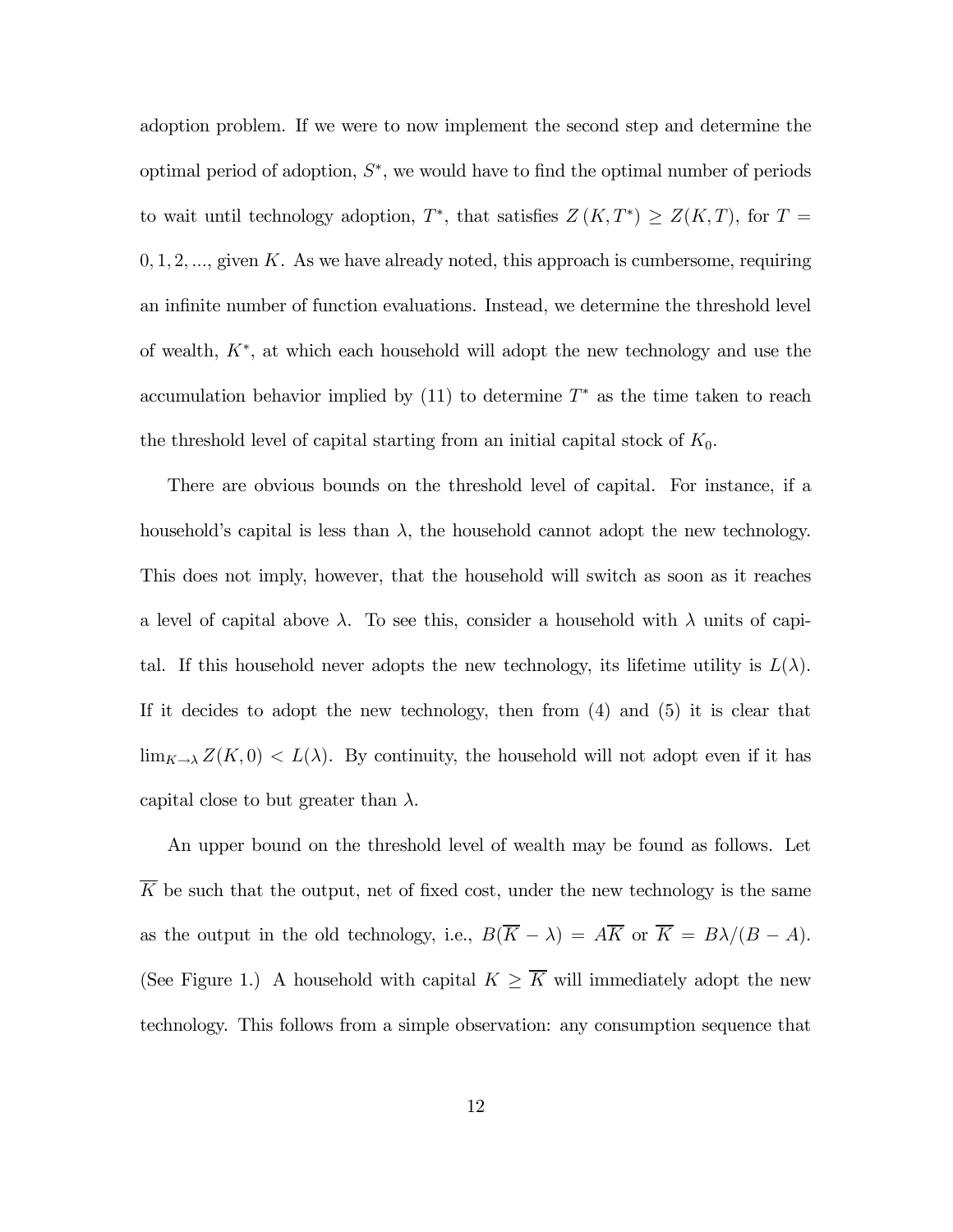is feasible when the household operates the old technology for  $T \geq 1$  periods and then switches to the new technology is also feasible if the household adopts the new technology immediately. However, the converse is not true. Hence, the household is better off switching to the new technology if its capital is  $K \geq \overline{K}$ .

So far we know that the threshold level of capital lies in  $[\lambda, \overline{K}]$ . It turns out that there is a unique threshold level of wealth above which all households will adopt the higher productivity technology and below which they will not.

**Proposition 1** Let  $K^* = \frac{B-1}{B-A} \lambda$ . A household will adopt the new technology if and only if  $K \geq K^*$ .

The proof is in the Appendix.<sup>4</sup> Briefly, our proof has three steps. First, we show that a household with capital  $K^*$  or higher will immediately adopt rather than wait one more period. Second, we prove that at this threshold, the household will adopt immediately rather than wait any finite number of periods. Finally, we establish that the household would rather adopt the new technology than never adopt, when its wealth exceeds the threshold.

Clearly,  $K^* \in (\lambda, \overline{K})$  since  $A > 1$ . Furthermore, the threshold level of wealth is decreasing in B, increasing in A, and increasing in  $\lambda$ . Note that, in contrast to Greenwood and Jovanovic (1990), the threshold level of capital in our model is unique. Below, we examine the implication of these properties for the length of time until adoption and the evolution of each household's wealth.

 $4$ Section 6.2 of the Appendix proves that this threshold level of capital  $K^*$  is independent of σ.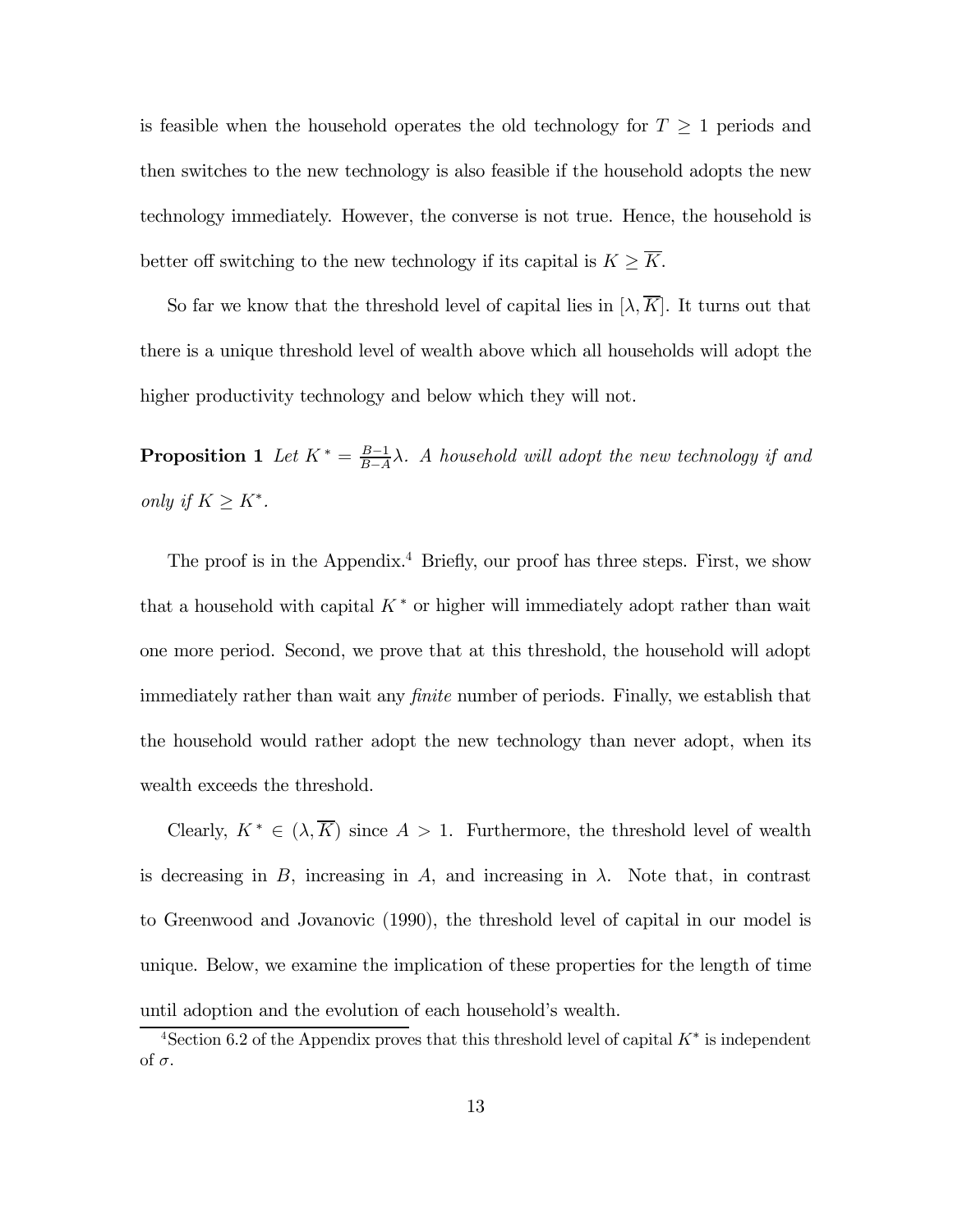#### 3.2 Evolution of households' wealth

The evolution of wealth after adoption is completely described by the policy function  $g_H(K) = \beta B K$ . The path of wealth prior to adoption depends on when the new technology is adopted (see equation (11)). However, since we know the threshold level of wealth at which households adopt the new technology, we are able to compute the time taken to reach  $K^*$ , given an initial wealth  $K_0$ , using (11).

Suppose that a household plans to adopt the new technology in period  $S$  and has  $K_0$  units of initial capital. Then, setting  $T = S - t$  in (11), we have

$$
K_t = \frac{(1 - \beta)\lambda}{A^{S-t}} + \beta A K_{t-1}, \ \ t = 1, \dots, S. \tag{12}
$$

Iterating backward to period 0, we can derive the path of capital from period 0 to period S:

$$
K_t = \frac{(1 - \beta^t)\lambda}{A^{S-t}} + (\beta A)^t K_0, \ \ t = 1, \dots, S.
$$
 (13)

Define this household's growth rate of wealth pre-adoption to be  $\gamma_t \equiv \frac{K_{t+1}}{K_t}$ ,  $t =$  $0, 1, ..., S - 1$ . Using (12) and (13), we have

$$
\gamma_t = \frac{(1 - \beta)\lambda A}{\lambda + \beta^t (A^S K_0 - \lambda)} + \beta A.
$$

It is easy to see that  $\gamma_t$  is rising over time. First, starting from any  $K_0$ , the highest level of capital that a household can possibly have in period  $S$  is  $A<sup>S</sup>K<sub>0</sub>$ ; hence,  $K_S \leq A^S K_0$ . For S to be the adoption period,  $K_S$  must be greater than  $\lambda$ ; so it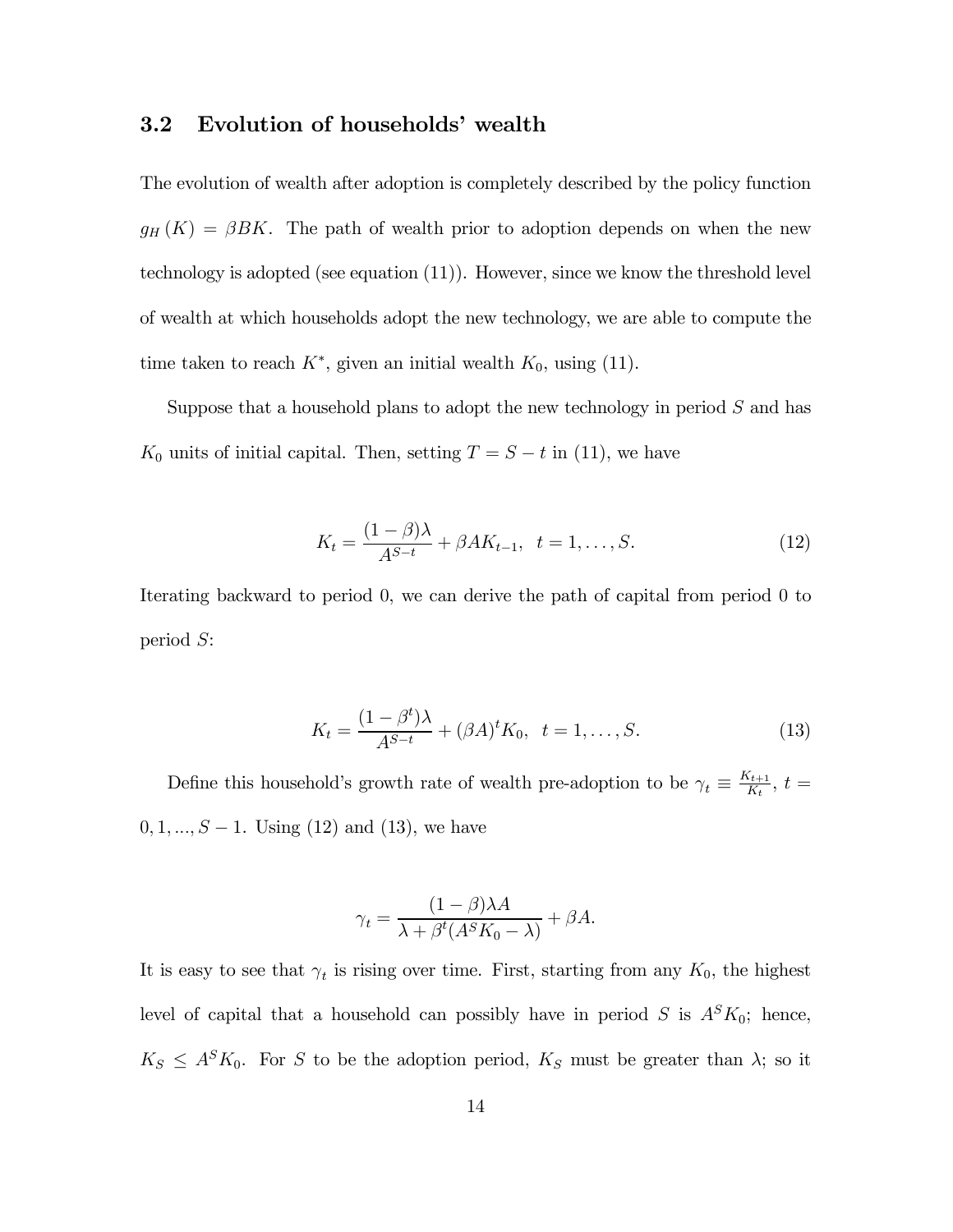follows that  $A^{S}K_{0} - \lambda > 0$  is a necessary condition. Second, since  $\beta < 1$ ,  $\beta^{t}$  is a decreasing function of t. Hence,  $\gamma_t > \gamma_{t-1} > \gamma_{t-2} > ... > \gamma_0$ .

The increasing growth rate of capital implies that the investment rate,  $\frac{K_{t+1}-K_t}{AK_t}$ , is also rising over time. This may be explained as follows. While a household would like to access the high productivity technology soon, it would also rather have more current consumption than more future consumption. Consequently, the investment rate is low in the earlier periods and high in the later periods. A household that begins with  $K_0$  units of capital invests at an increasing rate until it reaches the threshold  $K^*$ , pays the fixed cost of  $\lambda$  units of capital and switches to the new technology. We thus have the following proposition:

**Proposition 2** Prior to technology adoption by a household, the growth rate of its capital and the investment rate are both monotonically increasing over time.

We can use (13) to determine the adoption period. Assuming that the switching period is  $S$ , the wealth at the beginning of period  $S$  is given by

$$
K_S = (1 - \beta^S)\lambda + (\beta A)^S K_0.
$$

For S to be the switching period, we must have  $K_S \geq K^*$ . By replacing  $K_S$  with  $K^*$ on the left-hand side of the above expression, we may solve for  $\widehat{S}$  and set S as the next largest integer. Informally, graphing the two sides of

$$
K^* = (1 - \beta^S)\lambda + (\beta A)^S K_0 \tag{14}
$$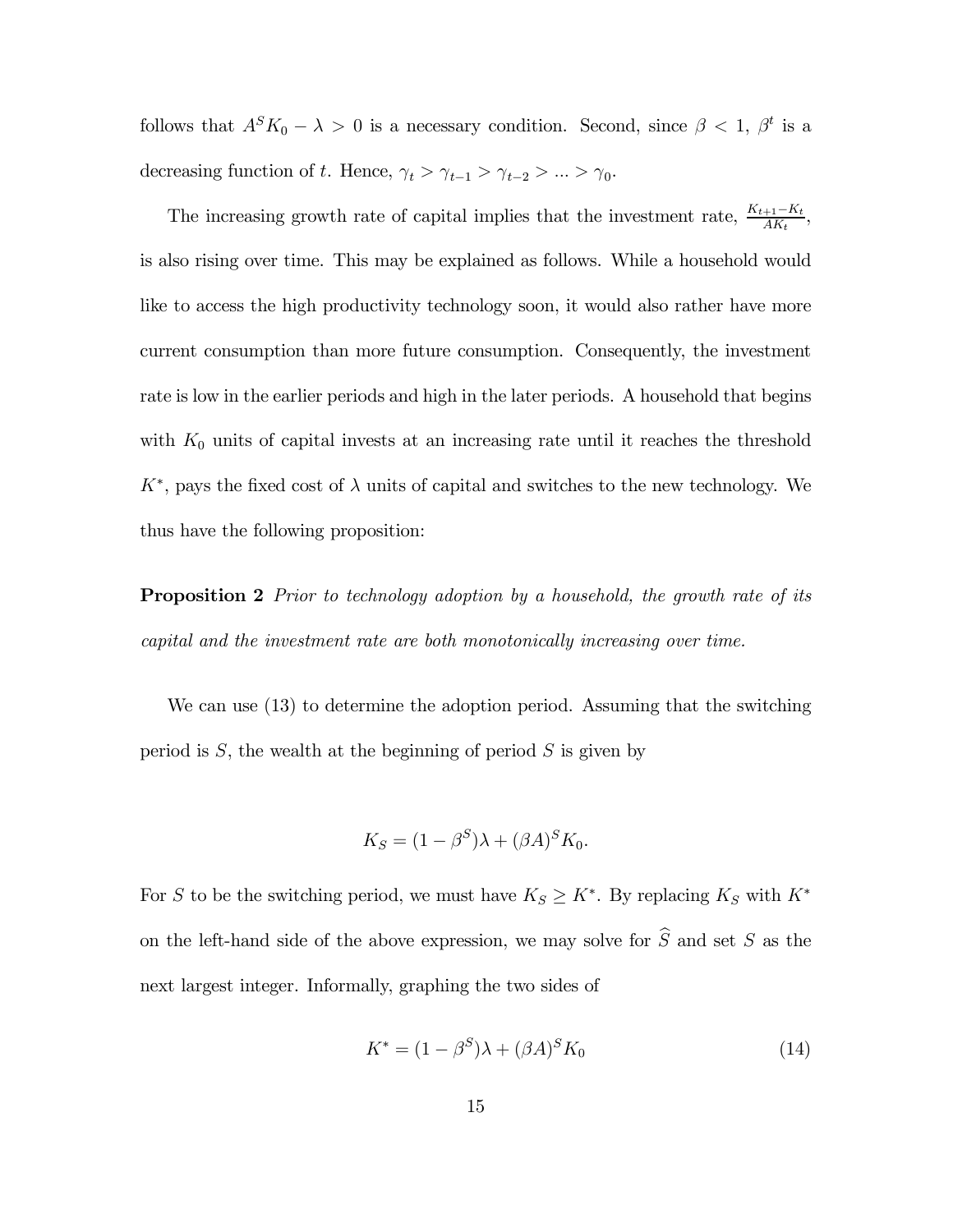as functions of  $S$ , the intersection point gives us the switching period (subject to an integer constraint). This is illustrated in Figure 2. While  $S$  cannot be solved analytically, a numerical solution to the nonlinear equation (14) is easy to obtain. This numerical solution is critical for computing the evolution of capital for each household. Once we solve for  $S$ , the entire path of capital accumulation in the preadoption state can be determined by using (13). Our recursive approach relies on the result that we have a unique threshold level of capital above which households adopt the higher productivity technology.

An implication of (14) is that the switching period depends on the initial wealth. Since the threshold does not depend on the initial level of capital, a lower  $K_0$  implies a higher S for equation (14) to be satisfied. The threshold level of capital is determined by the technology parameters,  $A, B$ , and  $\lambda$ . Poorer households, starting with a lower level of initial capital, will take longer to reach  $K^*$  even if they accumulate capital at the same rate as wealthier households. In fact, in our setup, poorer households save a smaller fraction of their income relative to the rich households (see Proposition 2). Hence, the new technology is adopted at a later date by households that are relatively poor. This is in contrast to the two-period model of Eswaran and Kotwal (1989) where lack of access to loans is the key reason why poor farmers adopt later. (For more details on the effect of loans in our model, see section 3.3.)

**Proposition 3** The lower is the level of initial household capital, the is later the adoption date.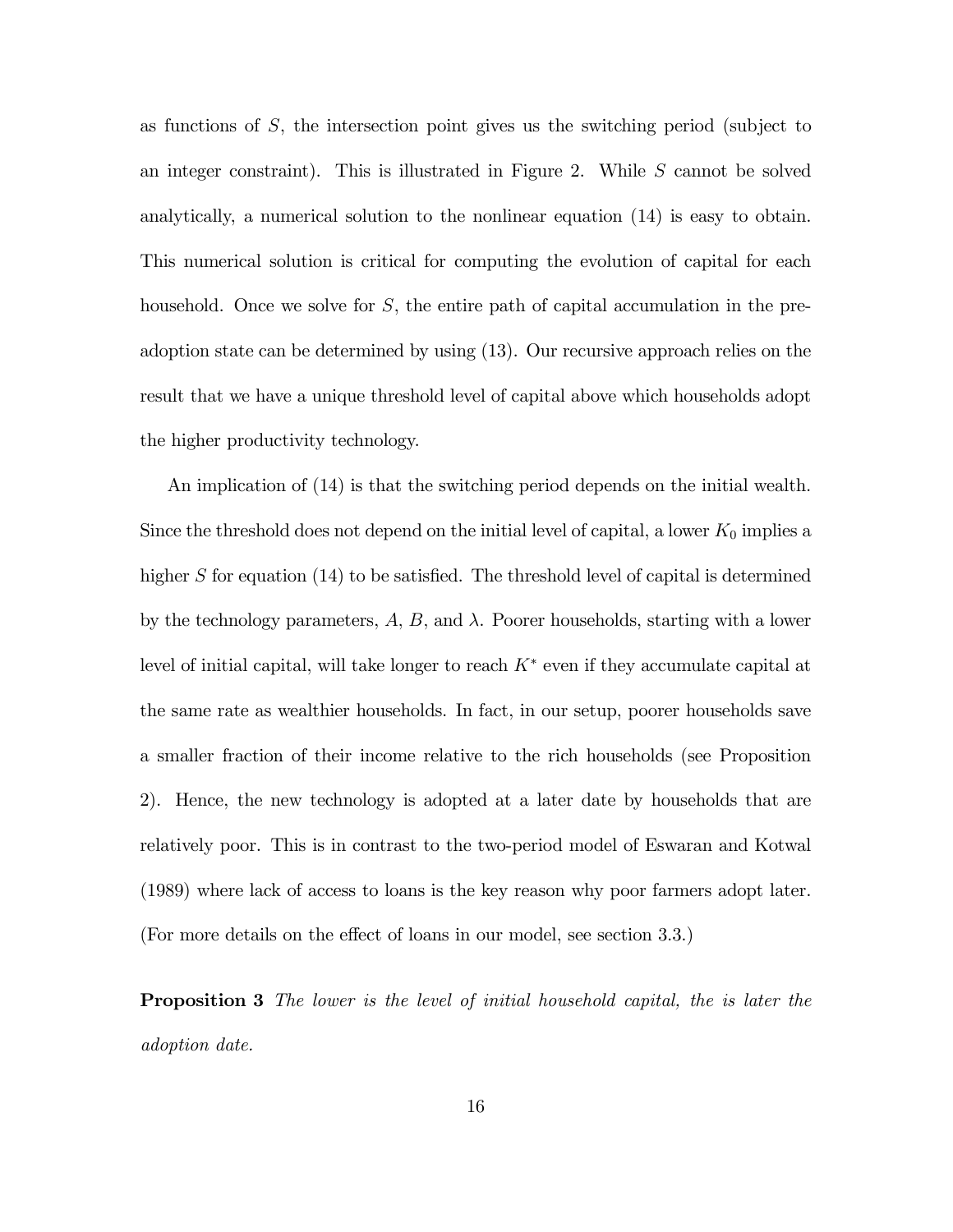Proposition 3 is consistent with the findings in Wozniak (1987), given our interpretation of  $K$  as a mix of physical and human capital. He finds that the technology adoption decision is a human capital intensive activity and that early adopters tend to be those with high levels of human capital.

Next, we study the effect of changes in the underlying parameters upon the switching period. Combining equation (14) with Proposition 1, we have

$$
\frac{B-1}{B-A}\lambda = (1 - \beta^S)\lambda + (\beta A)^S K_0.
$$
\n(15)

where the left-hand side is, of course, the threshold level of capital,  $K^*$ . A higher level of post-adoption productivity  $B' > B$  accelerates the pace of technology adoption. First, as noted in the previous section,  $B'$  implies a lower threshold than  $B$ . Second, the path of wealth accumulation in the pre-adoption state does not depend on the productivity of the new technology. That is, the left-hand side of (15) is lower but the right-hand side remains the same. Hence, the time until adoption is reduced.

Now consider the effect of a higher fixed cost of adoption,  $\lambda' > \lambda$ . For each unit increase in  $\lambda$ , the left-hand side of (15) increases by  $\frac{B-1}{B-A} > 1$  while the right hand side increases by  $1 - \beta^S < 1$ . Thus, the switching period has to increase to satisfy equation (15). The intuition for this is fairly straightforward. A higher fixed cost raises the barrier to adoption, so starting from the same initial condition households adopt later. Clearly, earlier adoption in this case would suggest that households' behavior was not rational when the fixed cost was lower.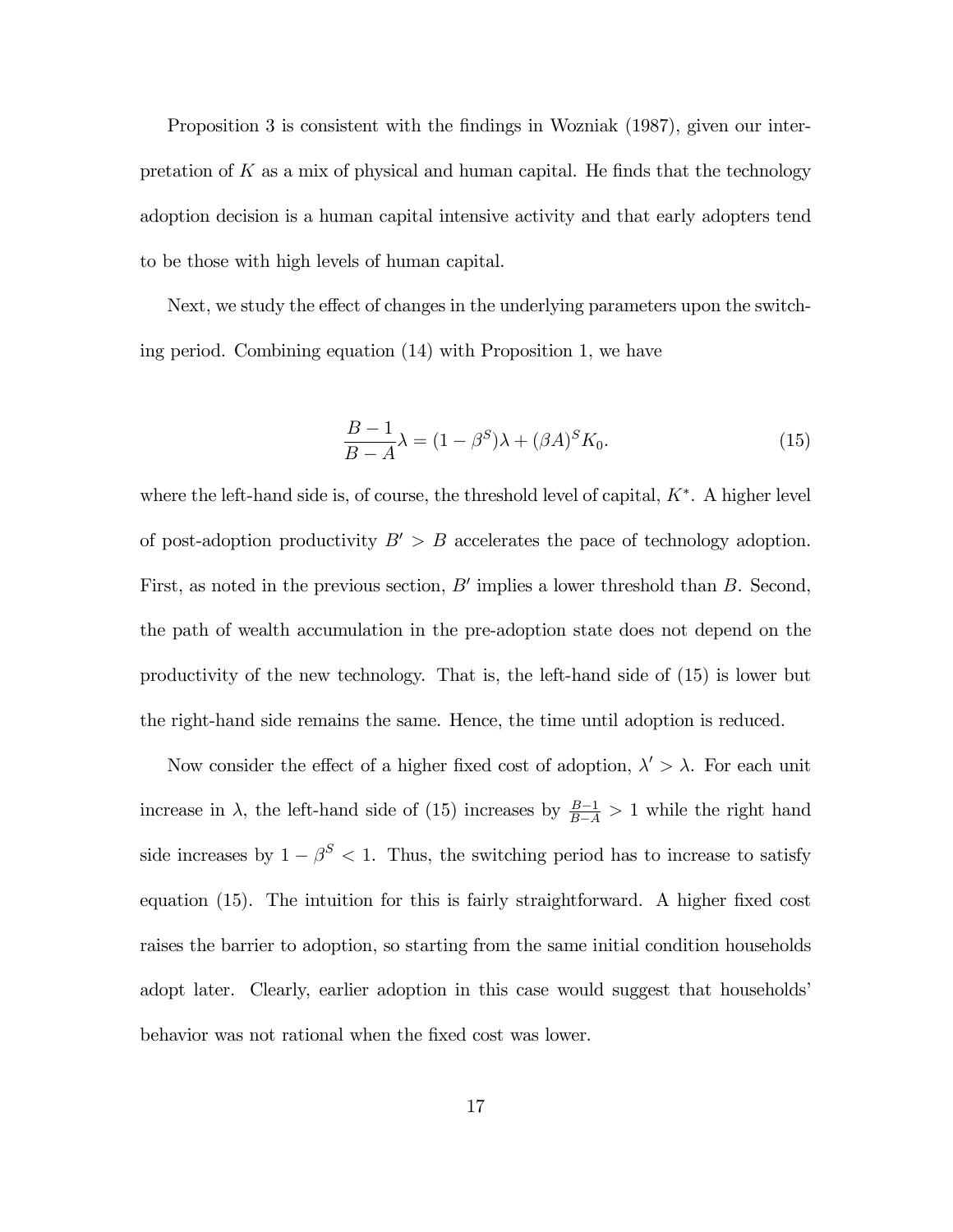We summarize our results in the following proposition.

**Proposition 4** A more productive new technology implies faster technology adoption while higher adoption costs delay technology adoption.

Finally, consider the effect of higher productivity in the initial technology, i.e.,  $B > A' > A$ . The reduced net return to adoption suggests a delay in the time of adoption. However, the rise in pre-adoption productivity implies that while the threshold wealth for adoption rises, so does the savings rate prior to technology adoption. Consequently, the path of wealth accumulation shifts up. Overall, it is unclear whether the switching period falls or rises. Figure 2 illustrates the switching time for a household using a simple numerical example. It is clear from the figure that households adopt the new technology later under  $A'$  than under  $A$ . We have found this result to be robust to changes in parameters.

A notable feature of our model is that household consumption and wealth do not grow at the same rate prior to adoption. To see this, consider a household that plans to adopt the new technology in period  $S$  and has  $K_0$  units of initial capital. From the resource constraint (1) we know that the gain to giving up a unit of consumption in period 0 is A units of consumption in period 1. In utility terms, we have the following Euler equation:

$$
\frac{1}{C_t} = \beta \frac{1}{C_{t+1}} A, \ \ t = 0, \dots, S-2.
$$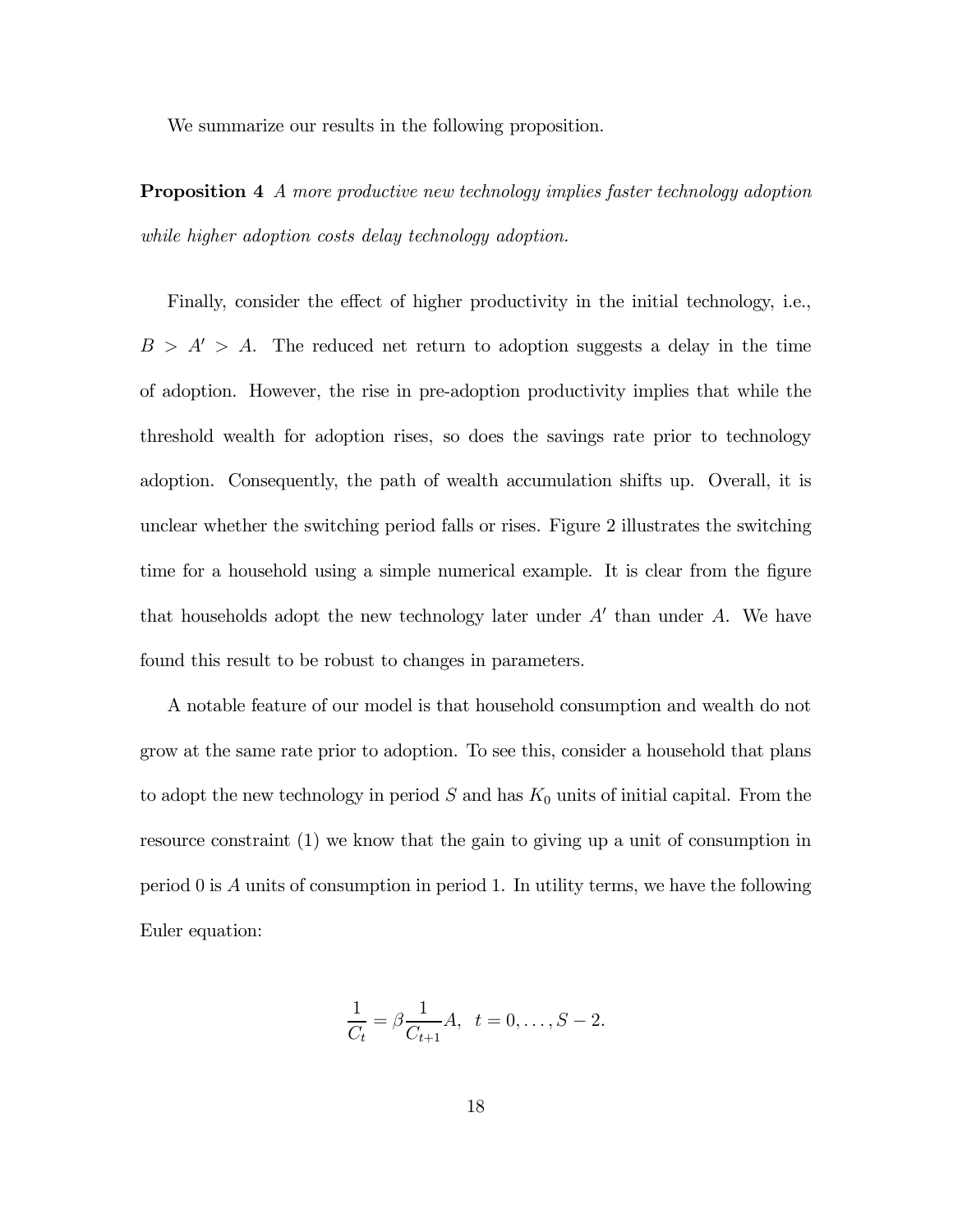During these periods, consumption growth is constant and equal to  $\beta A$ . Proposition 2, however, showed that the rate of growth of wealth is increasing over time during this period.5 The contrast in growth rates is especially stark when one considers the case  $\beta A = 1$ : the *level* of consumption stays constant, but wealth exhibits growth. The reason for saving despite the low rate of return is that even though the 'current' return to savings is low, the 'anticipated rate of return' to savings is high. Households take this into account when making their intertemporal decisions.

Post-adoption our model implies that the rates of growth of capital and consumption are equal. When the household reaches period  $S-1$ , the gain to giving up a unit of current consumption is  $B$  units of future consumption. Thus, the Euler equation is

$$
\frac{1}{C_t} = \beta \frac{1}{C_{t+1}} B, \ t = S - 1, S, ....
$$

Once technology adoption is completed, consumption and investment are constant proportions of the current stock of capital.

<sup>&</sup>lt;sup>5</sup>Models with minimum consumption requirements (such as Chatterjee and Ravikumar, 1999) imply an increasing rate of consumption growth and an increasing grwoth rate of wealth. For instance, suppose that  $U(C_t) = (1 - \beta) \log(C_t - C)$ ,  $C > 0$ , and that the rate of return to saving is constant. Then, as households accumulate capital they move away from  $\underline{C}$  and the growth rates of both consumption and wealth increase.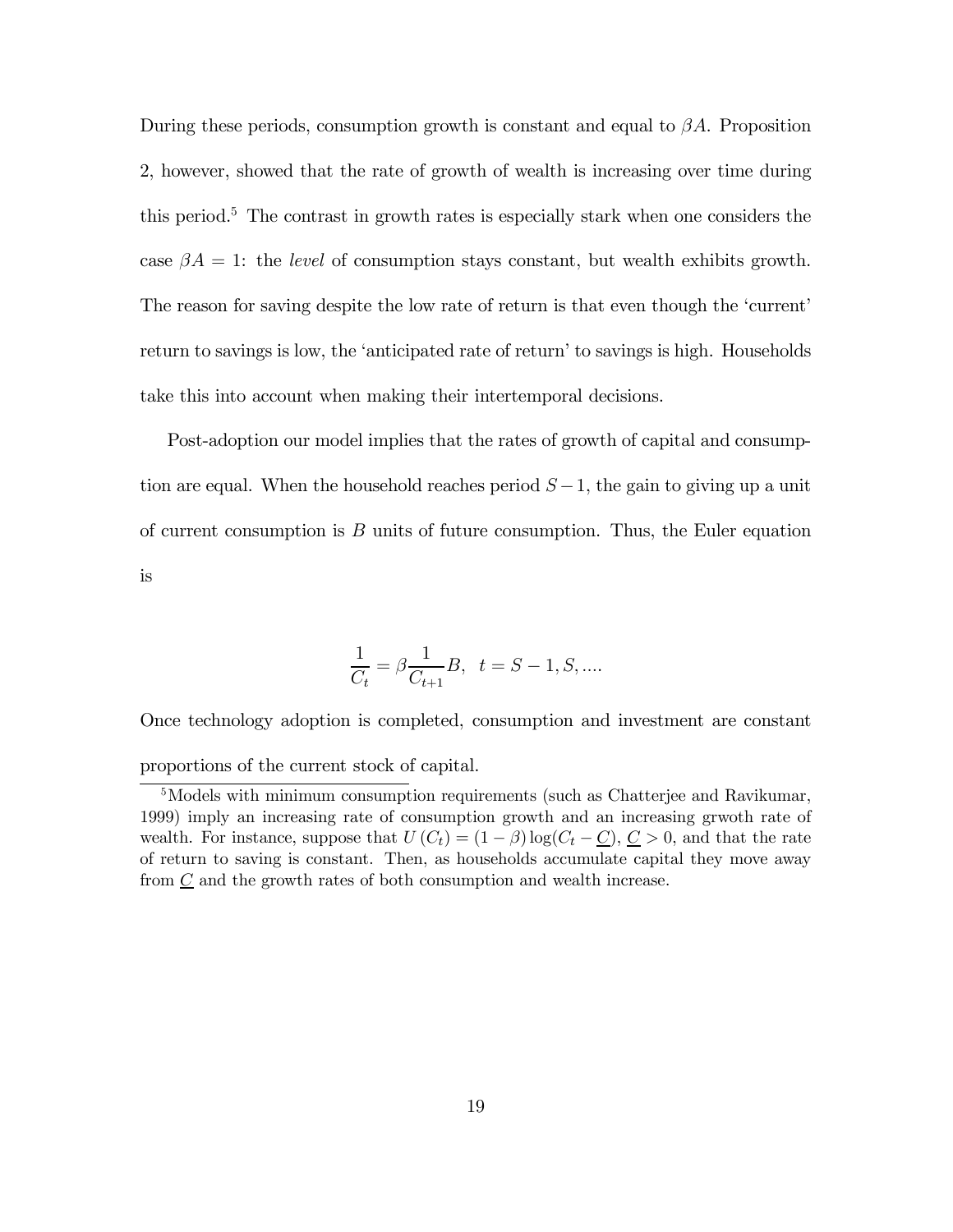#### 3.3 Loans

As we have stressed, the form of technology adoption we are examining is a human capital intensive activity. Hence, access to loans may not directly help a household adopt the high productivity technology. However, households may be able to adopt the technology sooner if they have other means of financing *consumption*. Our analysis above has not allowed for this possibility. We relax this assumption now.

Suppose the households that have not yet adopted the high productivity technology could obtain consumption loans from the households that have adopted the high productivity technology. Since the gross rate of return on the new technology is  $B$ , the lowest possible interest rate acceptable to the high productivity households is  $r = B - 1<sup>6</sup>$  If a household decides to borrow, the only reason for doing so is to switch to the new technology immediately since  $r > A - 1$ . Consider a household with  $K_0 > \lambda$  units of capital borrowing  $B\lambda$  units of goods and repaying the loan in constant amounts starting next period. At the interest rate r, the per period payment must equal rB $\lambda$ . In period 0, the household uses the borrowed resources  $B\lambda$ to finance consumption. From period 1 on, the household repays the loan by the constant amount  $rB\lambda$  each period. Thus, the household's budget constraint is

<sup>&</sup>lt;sup>6</sup>The presence of fixed cost prevents us from aggregating heterogenous households into a representative household. Hence, in contrast to Becker (1981, 1982), we cannot exploit the equivalence between optimality and competitive equilibrium in order to derive the implications for equilibrium interest rates.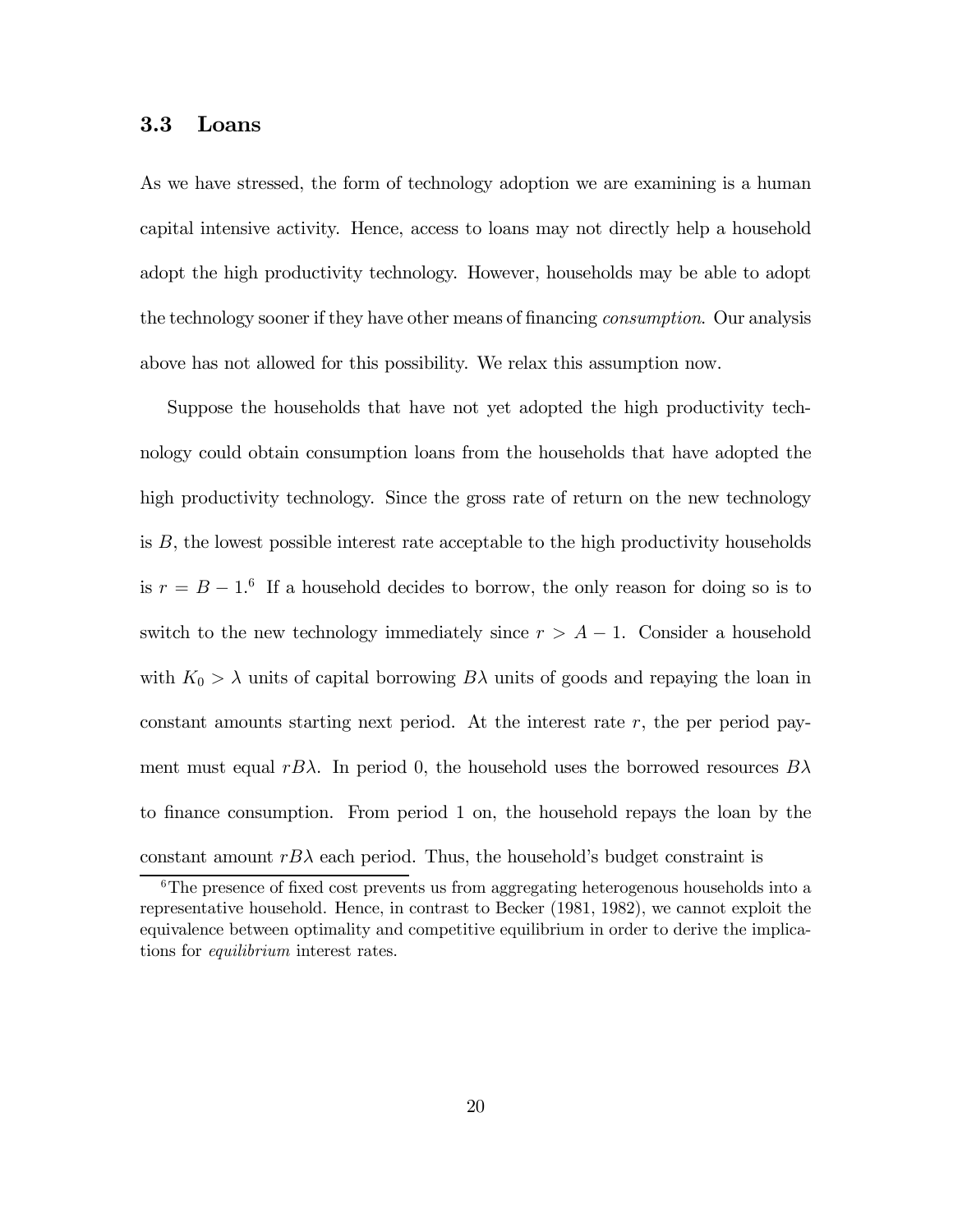$$
C_0 + K_1 \leq B (K_0 - \lambda) + B\lambda,
$$
  

$$
C_t + K_{t+1} \leq BK_t - rB\lambda \text{ for } t = 1, 2, ....
$$

Define  $y \equiv \frac{rB\lambda}{B-1}$ , so at the interest rate  $B-1$ ,  $y = B\lambda$ . We can then modify the household's budget constraint as follows:

$$
C_0 + K_1 - y \leq B(K_0 - \lambda),
$$
  

$$
C_t + K_{t+1} - y \leq B(K_t - y) \text{ for } t = 1, 2, ...
$$

Define  $\widetilde{K}_t \equiv K_t - y$  for  $t = 1, 2, \ldots$  The above constraints, restated using  $\widetilde{K}_t$ , allow us to reformulate this household's problem: it begins with  $\widetilde{K}_0 = K_0 - \lambda$  units of capital and chooses a sequence  $\widetilde{K}_1, \widetilde{K}_2, \dots$  subject to  $\widetilde{K}_{t+1} \in \Gamma_H(\widetilde{K}_t)$ . It follows that the household values this at  $H(\widetilde{K}_0) = H(K_0 - \lambda) = Z(K_0, 0)$  using (6). That is, the access to loans potentially helps the household immediately adopt the new technology and realize the value  $Z(K_0, 0)$ .

The surprising result is that access to such loans does not make the borrowing household better off. To see this, suppose that the initial level of capital is less than the threshold, i.e.,  $K_0 < K^*$ . In this case, the household would be better off by ignoring the loan markets and waiting one or more periods before switching, since  $Z(K_0, 0) < Z(K_0, 1)$  for  $K_0 < K^*$  (see Lemma 5 in the Appendix). If  $K_0 \geq K^*$ , the household would indeed switch immediately, but it would have done so even without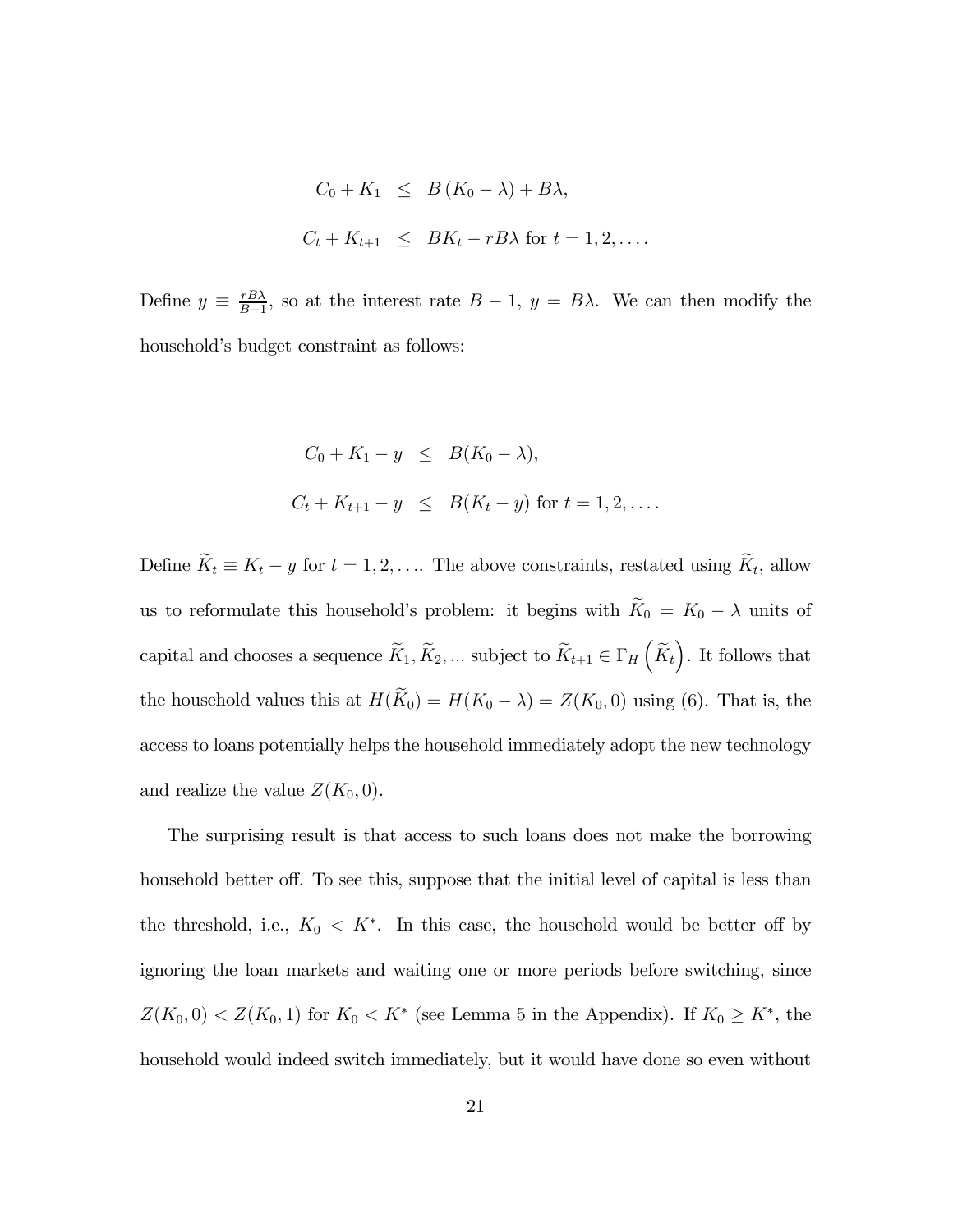access to loans (see Proposition 1). Thus, the path of wealth and the threshold level of wealth in our model are robust to the introduction of loans to help low productivity households accelerate their technology adoption. To understand this result, note that the per period return on investment for a household operating the low productivity technology exceeds  $A-1$  but is less than  $B-1$ . Clearly, such a household will not be willing to borrow at the interest rate  $B - 1$ <sup>7</sup>

While we have shown that allowing for consumption loans by poor households does not affect their timing of technology adoption or accumulation of capital, we have not considered the possibility of lending by these households. In the absence of capital market imperfections, households without direct access to the high productivity technology would prefer to invest in the production of those already operating the high productivity technology instead of engaging in costly technology adoption. This in turn would imply that technology adoption occurs only at the wealthiest households, and all remaining households abandon production to become outside lenders. However, such a pattern of adoption would clearly contradict the empirical evidence that during the Green Revolution, poor households, alongside wealthier households, engaged in technology adoption, though they adopted later. (See, for example, Alauddin and Tisdell, 1991). Other evidence includes Jovanovic and Mac-Donald (1994), who study the diffusion of Diesel locomotives and Dekimpe, Parker

<sup>7</sup> If relatively wealthy households faced any uncertainty regarding loan repayments from poorer households, the interest rate would rise above  $B - 1$ . Wealthier households would demand a premium to compensate for the default risk. Clearly, the poor households will not borrow in such circumstances as they chose not to do so at an interest rate of  $B-1$ .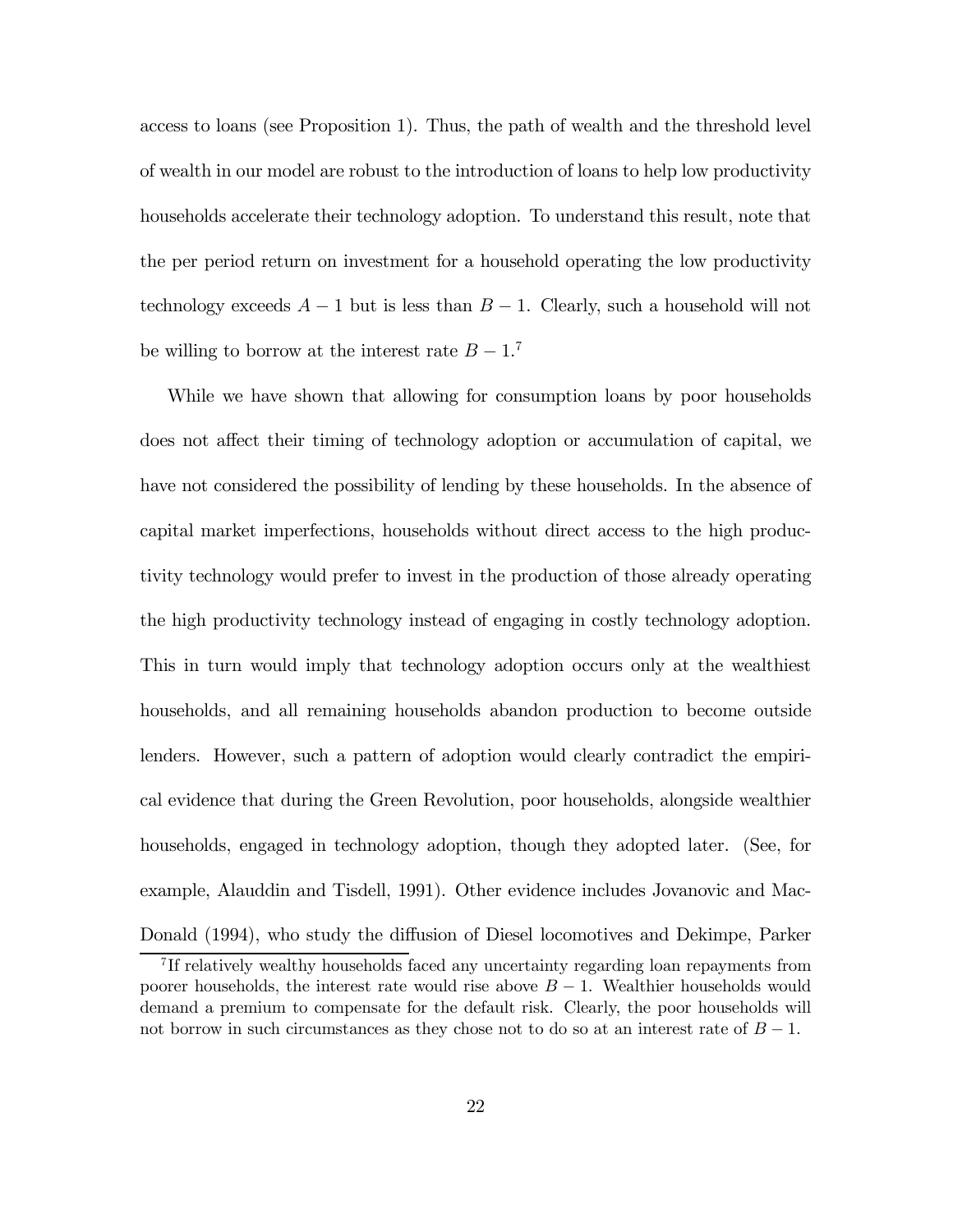and Sarvary (1997), who study adoption of cellular phone technology.

Similar to models in the diffusion literature, our model implicitly assumes a capital market imperfection: low income households are unable to invest with high productivity households. We suggest the following basis for this assumption. If low productivity investors have no ability to ensure that their loans to high productivity households will be repaid, the unenforceability of loan contracts would eliminate borrowing and lending altogether in our model. There is, in fact, considerable evidence that legal protection of investors' rights varies across economies. For example, La Porta, Lopez-de-Silanes, Shleifer and Vishny (1998) examine rules protecting investment across 49 countries and find significant differences in the legal protection of investors. One interpretation of their work is that, all else being equal, poorer economies offer weaker investor protection. In fact, the insecurity of economic rights due to arbitrary decision-making by government and the uncertainty of legal and contractual rights are believed to be particularly acute, with adverse effects on the availability of investment, in many developing economies (World Bank, 1987, p.62).

In the context of our model, the interest rate, r, on loans from low productivity to high productivity households must have the property that  $r \geq B - 1$  to ensure finite demand for such loans. However, at these interest rates, high productivity households are always better off defaulting on loans if they are able to do so. For such households, borrowing at interest rates bounded below by  $B-1$  does not offer any positive net benefit. Therefore, given any level of investment, a high productivity household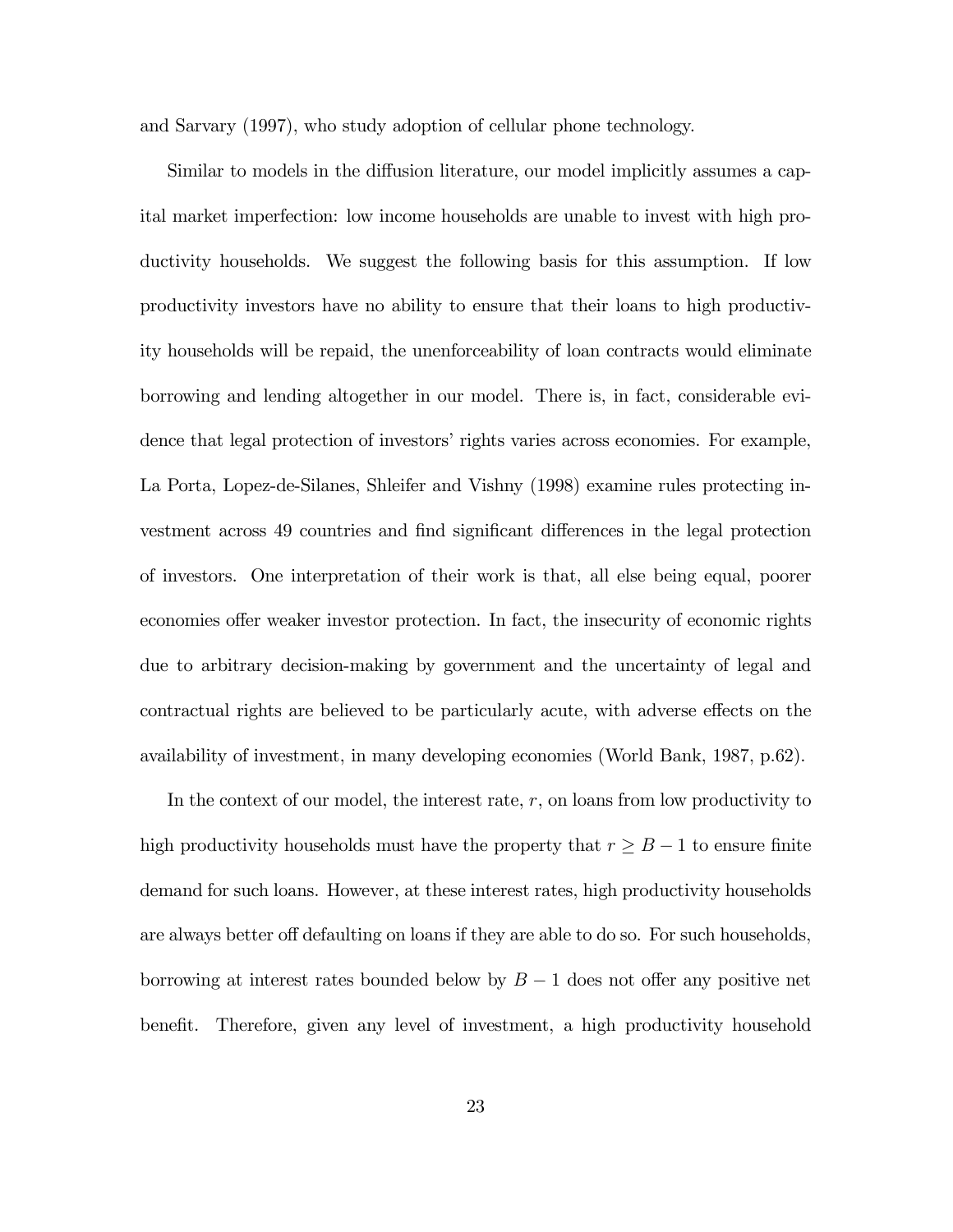would retain all output and refuse to repay the investment loan. (This result holds even if we assume that a borrower who defaults on loans will be credibly excluded from subsequent borrowing.) Consequently, low productivity households would be unwilling to lend to high-productivity households in the absence of a commitment technology that ensured repayment of loans. Such commitment devices are likely to be absent in less developed economies, and thus our model is most applicable to such environments.

## 4 Income Inequality

As discussed in the previous section, a crucial assumption in our model is the lack of institutions that channel the endowments of those operating the low productivity technology to those operating the high productivity technology. While this may be empirically justifiable in the context of a developing country during the Green Revolution, this assumption has implications for the evolution of income inequality that may provide another test of our model. Suppose that the initial level of wealth was different across households. Then, as noted in propositions 2 and 3, wealthier households will grow faster in the pre-adoption stage and adopt the high productivity technology earlier. In the post-adoption stage, all households grow at the same rate. In figure 3, we illustrate path of capital for different levels of initial capital. The technology adoption decision is evident in the ridge that is a result of the fixed cost of technology adoption and the high rates of capital growth displayed by households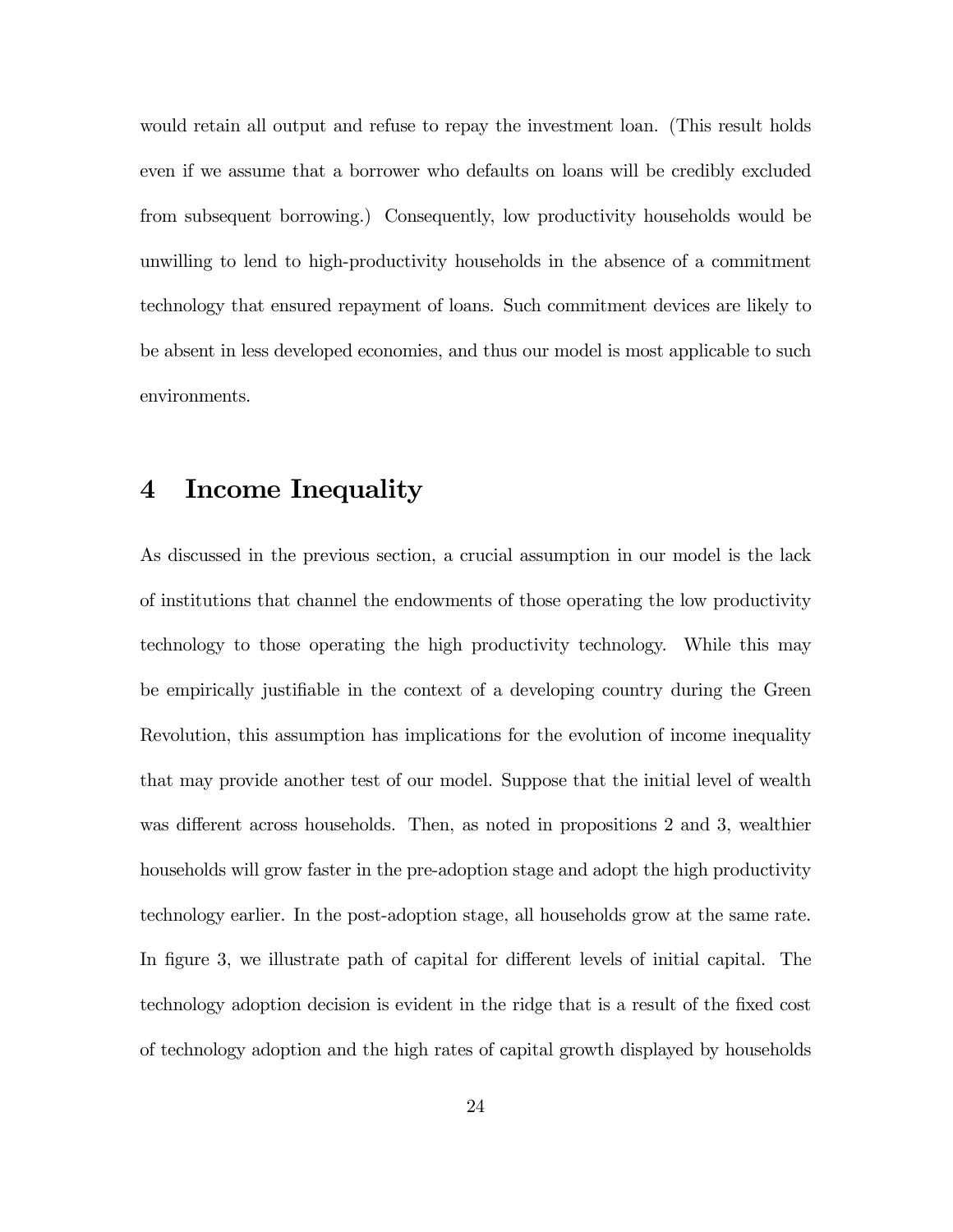as they approach the adoption decision. Examining the period of adoption as a function of the initial level of capital, we see that wealthier households will adopt earlier. After adoption, the rise in the return to savings as a result of the high productivity technology generates faster increases in wealth. Since the rate of growth of wealth is initially increasing in the level of wealth and subsequently independent of the level of wealth, the poor never catch up with the rich in our model. Thus, while all households eventually achieve the same growth rate of income, their *levels* of income remain distinct.

In Figure 4, we illustrate the evolution of income inequality over time. We use the Lorenz Dominance criterion to rank income distributions in different periods. (See Nygard and Sandstrom, 1981, for a definition of Lorenz Dominance.) Over time, the Lorenz curve moves away from the 45-degree line, indicating that income inequality is increasing over time.<sup>8</sup> In Figure 5, we summarize income inequality in each period with a commonly used index, the Gini coefficient, and plot its evolution over time. The top panel contains the log of mean income across households, so the slope at any point in time is the growth rate of average income. The bottom panel contains the Gini coefficient. Note that income inequality is increasing as the average capital increases. This is consistent with several studies on income distribution and agricultural productivity growth. For instance, Gaiha (1987) documents that during

<sup>8</sup>Since average income (across households) in our economy is changing over time, Generalized Lorenz Dominance (Shorrocks, 1983) may be a more appropriate way to rank income distributions. However, we focus only on positive growth, so Lorenz Dominance and Generalized Lorenz Dominance yield the same ranking of distributions.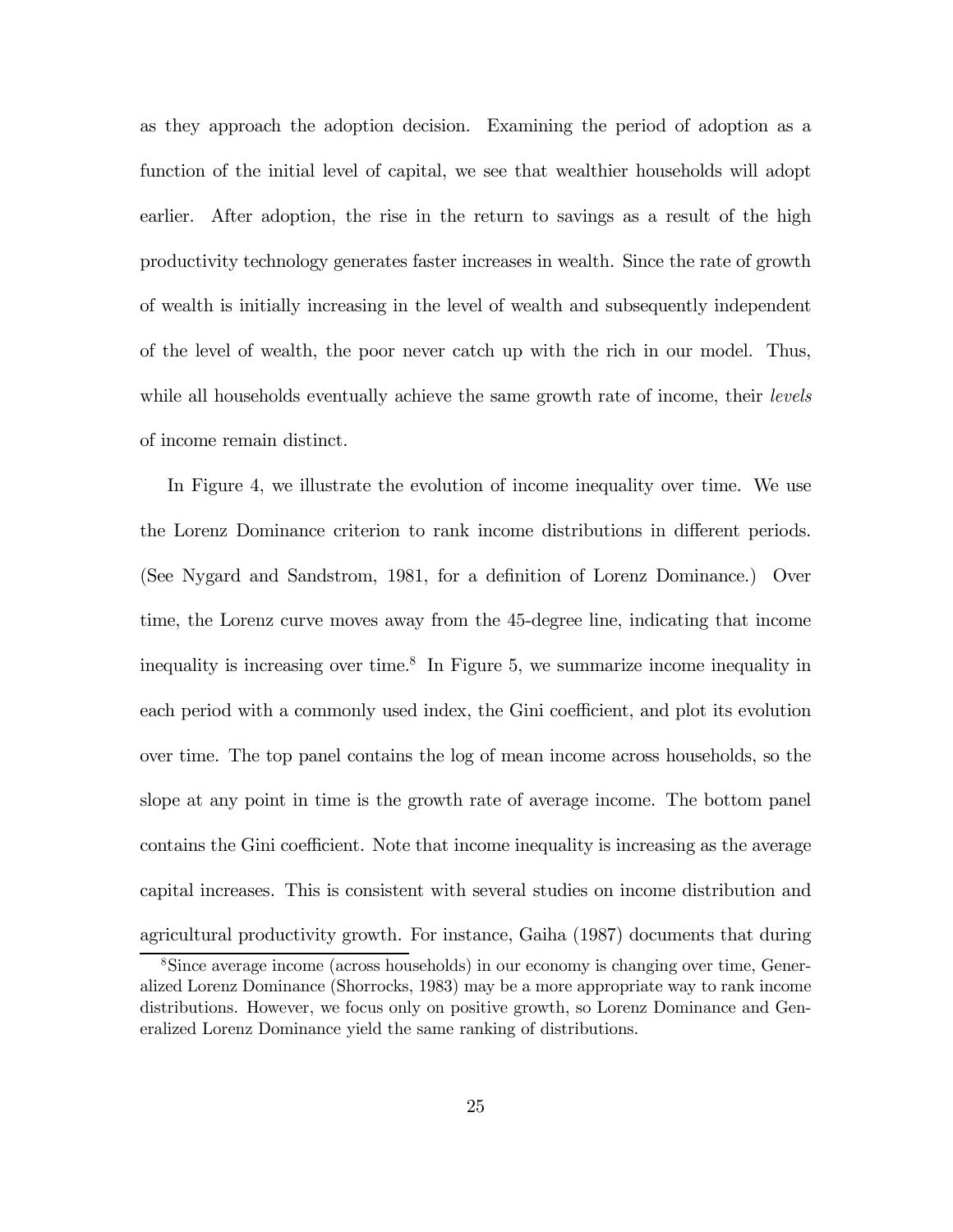the Green Revolution income inequality increased in rural India since large cultivators benefited disproportionately from the new, more productive technology. Bautista (1997) finds that during the period of dramatic growth in rice yield in the Philippines (1965-80) proportionately larger income benefits accrued to large-farm than smallfarm households, resulting in an increase in income inequality.

## 5 Concluding Remarks

We have developed a model of costly technology adoption where the cost is irrecoverable and fixed. The path of wealth in this model has been characterized using a recursive approach. Specifically, we formulated a sequence of value functions, one for each possible adoption date, and showed that there is a unique threshold level of wealth at which households adopt the more productive technology. We find that this threshold is independent of initial wealth and depends only on technology parameters. Hence, wealthier households undertake earlier technology adoption. Prior to adoption, households' savings rates rise until they reach the threshold level of wealth, but the rate of consumption growth remains constant. Our results on technology adoption and capital accumulation hold even if the households that have already adopted the high productivity technology could indirectly finance the adoption cost of other households.

A crucial assumption in our model is the lack of institutions that channel the endowments of those operating the low productivity technology to those operating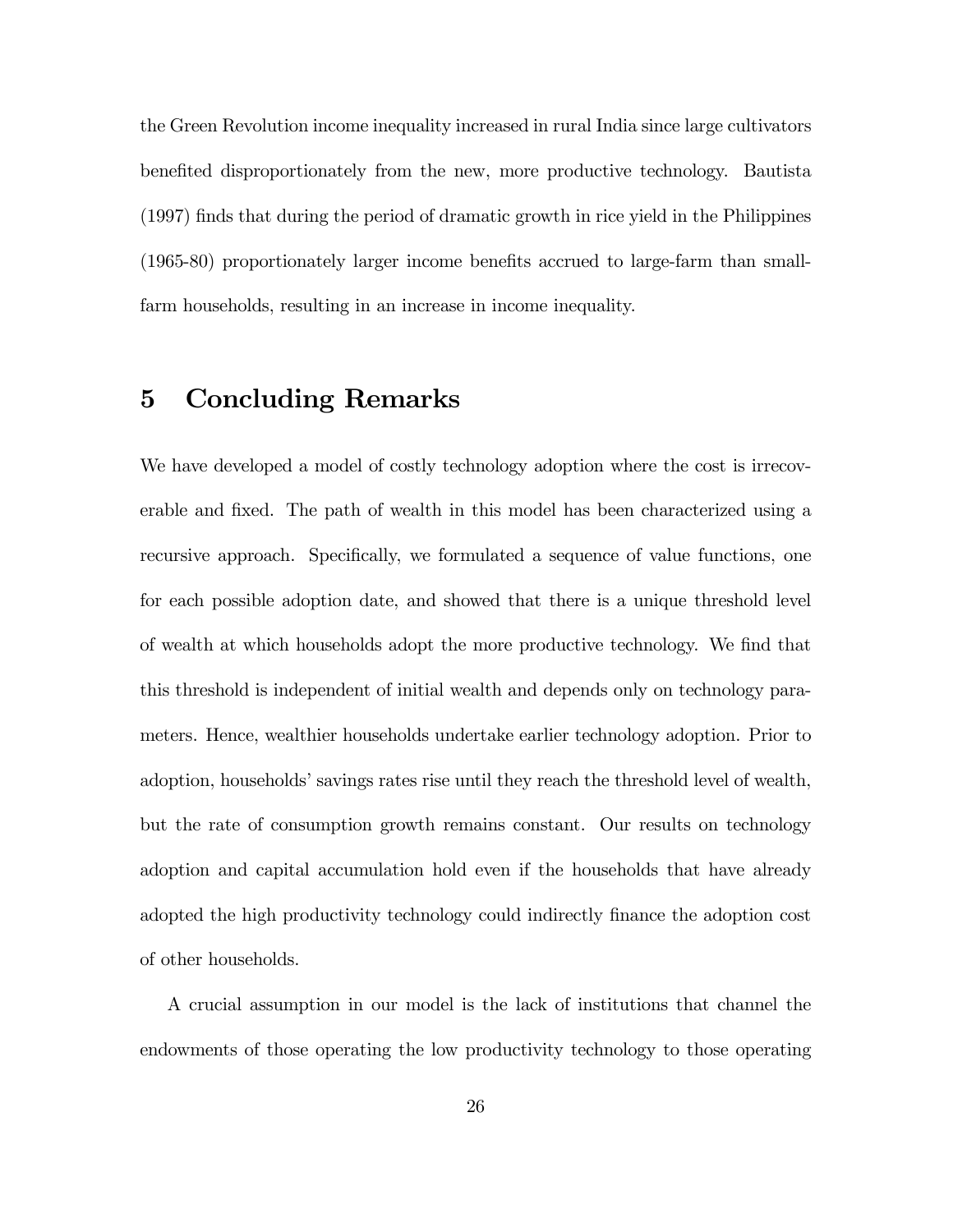the high productivity technology. Given that some farmers had already adopted the high productivity technology during the Green Revolution, an interesting question is why the remaining farmers did not rent out their factors of production. In future research, we plan to follow the approach in Atkeson (1991) and Phelan (1995) and examine whether lack of contract enforcement helps explain why the low productivity households do not lend to the high productivity households.

## 6 Appendix

#### 6.1 Proof of Proposition 1

Our proof of Proposition 1 proceeds along the three steps outlined in the text.

**Lemma 5** For a household with  $K \geq K^*$ , it is better to switch immediately rather than wait one more period. Formally,  $Z(K, 0) \ge Z(K, 1) \Longleftrightarrow K \ge K^*$ .

Proof. The functional equations (9) and (7) imply that

$$
Z(K,0) \geq Z(K,1) \Leftrightarrow \log B + \log (K - \lambda) \geq \log (AK - \lambda)
$$

$$
\Leftrightarrow B(K - \lambda) \geq AK - \lambda.
$$

The last inequality is true for  $K \geq K^*$ .  $\blacksquare$ 

**Lemma 6** If a household has  $K \geq K^*$ , it is better to switch now than wait a finite number of periods, i.e., for  $K \geq K^*$ ,  $Z(K, 0) \geq Z(K, T)$ ,  $T = 2, 3, \dots$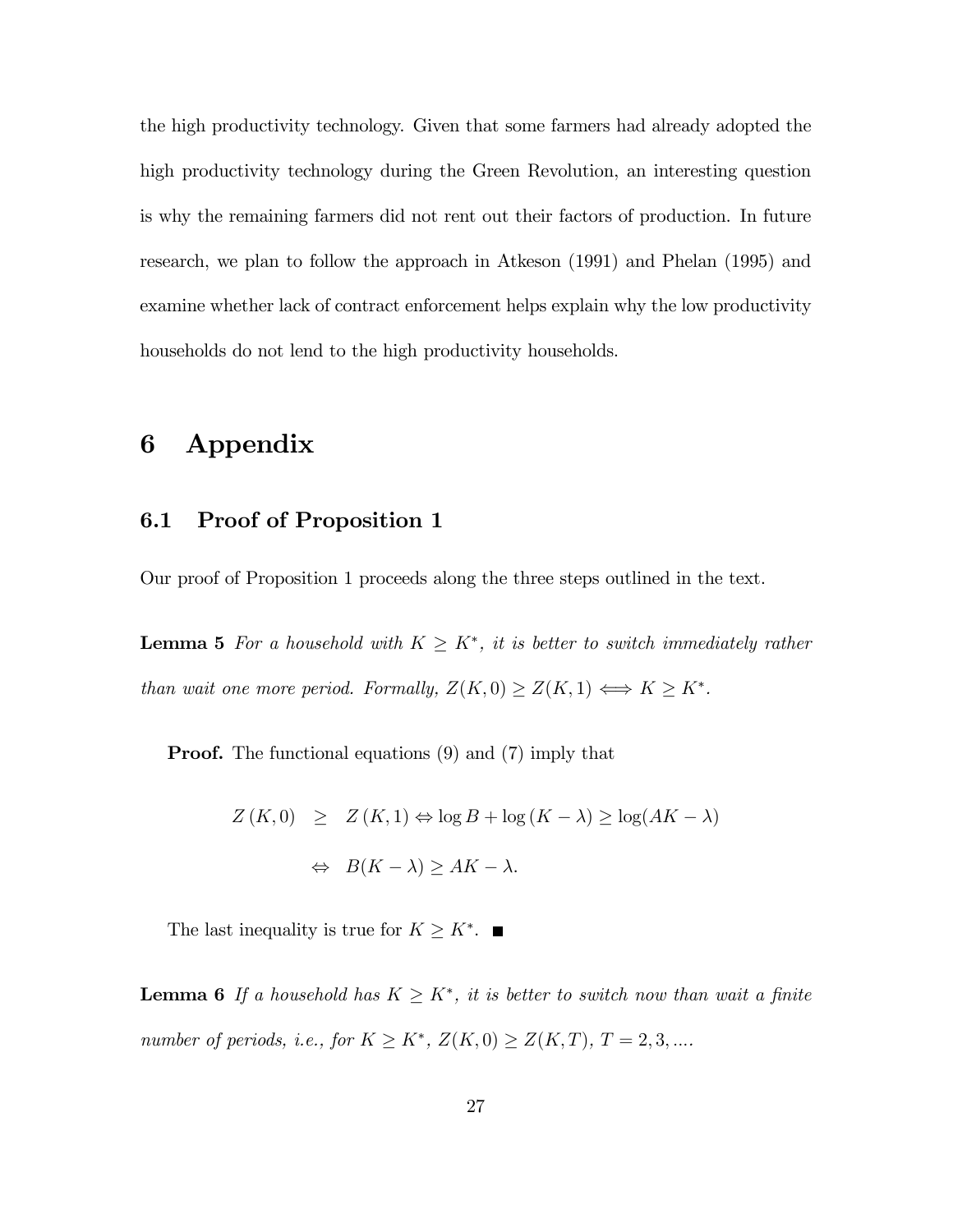**Proof.** Suppose that the household prefers to switch  $T$  periods hence, instead of switching immediately. Note from the optimal policy (11) that the growth rate of wealth exceeds  $\beta A$ . Since  $\beta A \geq 1$  by assumption, the wealth  $T-1$  periods hence will be greater than  $K^*$ . By Lemma 5 it is optimal to switch in period  $T-1$  rather than wait until period T. A similar argument applies to  $T-2$  versus  $T-1$ . Working backward, it is easy to see that it is optimal to switch immediately.  $\blacksquare$ 

**Lemma 7** If a household has  $K \geq K^*$ , it is better to switch to the new technology now than never switch, i.e., for  $K \geq K^*$ ,  $Z(K, 0) \geq L(K)$ .

**Proof.** The functional equation (10) implies that

$$
\lim_{T \to \infty} Z(K,T) = \log(1 - \beta) + \frac{\beta \log \beta}{1 - \beta} + \frac{1}{1 - \beta} \log A + \log K
$$

since  $\beta \in (0, 1)$  and  $A > 1$ . Note that the right-hand side is the same as  $L(K)$ . Thus, the sequence of functions  $Z(K,T)$  converges to the function  $L(K)$ . Now, suppose for  $K \geq K^*$ ,  $Z(K,0) < L(K)$ . Then, there exists a T sufficiently large such that  $Z(K, 0) < Z(K, T)$ . This contradicts Lemma 6.

It is clear from lemmas 5, 6, and 7 that  $K^*$  is the threshold level of wealth, as stated in Proposition 1.

#### 6.2 Isoelastic Preferences

Before establishing our results for the isoelastic case, we define  $s_A = (\beta A^{1-\sigma})^{\frac{1}{\sigma}}$  and  $s_B = (\beta B^{1-\sigma})^{\frac{1}{\sigma}}$ . When  $U(C) = (1-\beta)\frac{C^{1-\sigma}}{1-\sigma}$  where  $\sigma > 0$  and  $\sigma \neq 1$ , we may repeat the approach of section 3 to obtain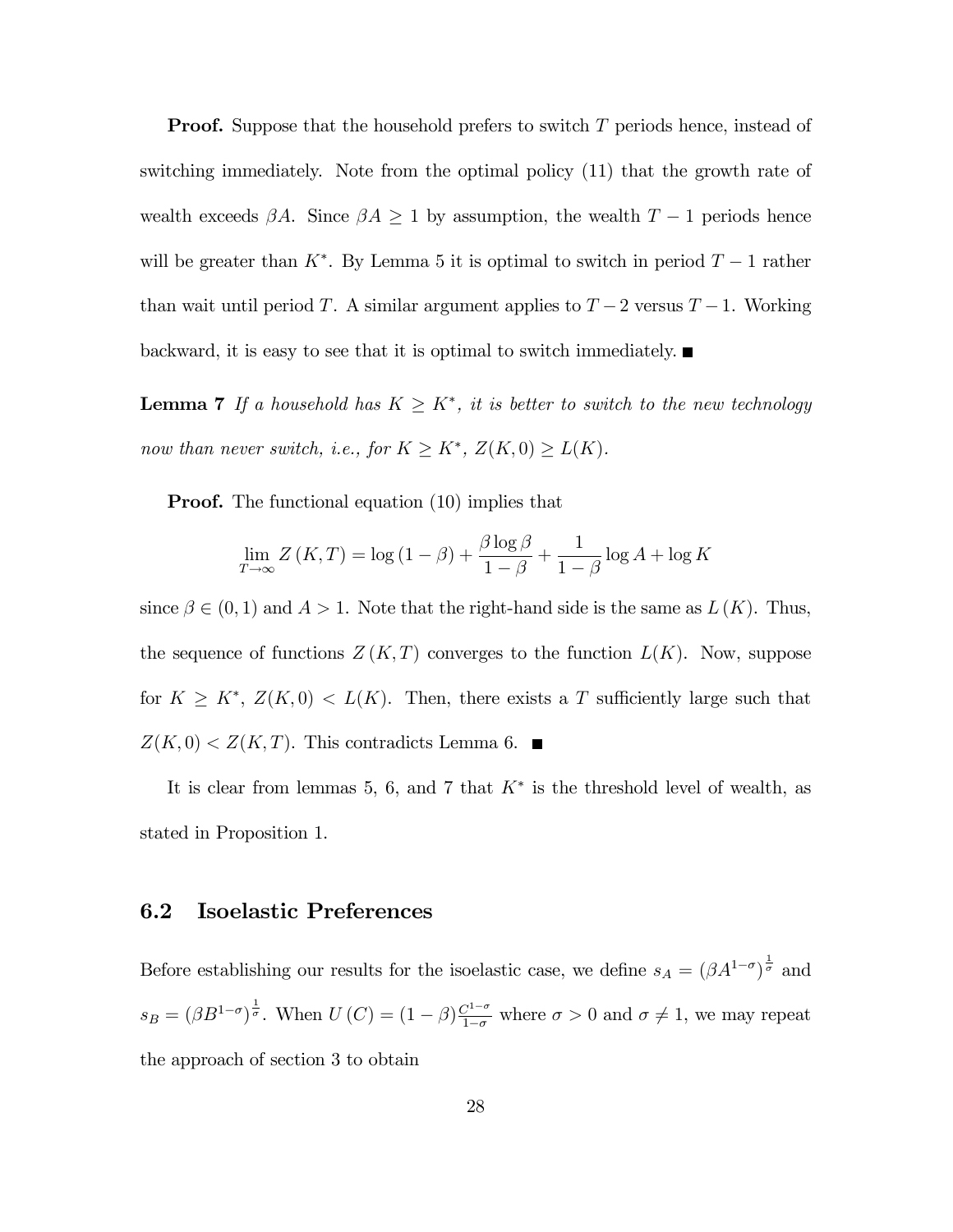$$
H(K) = \left(\frac{1-\beta}{1-\sigma}\right) \frac{\left(BK\right)^{1-\sigma}}{\left(1-s_B\right)^{\sigma}},\tag{17}
$$

$$
L(K) = \left(\frac{1-\beta}{1-\sigma}\right) \frac{(AK)^{1-\sigma}}{(1-s_A)^{\sigma}},\tag{18}
$$

with  $g_H(K) = s_B B K$  and  $g_L(K) = s_A A K$ . Thus, we see that  $s_A$  represents the savings rate under the plan which permanently uses the low productivity technology while  $s_B$  is the rate of savings under the high productivity program. We assume that  $s_A A > 1$  and  $s_B B > 1$ . Following the approach taken for the log case, we are able to derive

$$
Z(K,0) = \left(\frac{1-\beta}{1-\sigma}\right) \frac{\left\{B\left(K-\lambda\right)\right\}^{1-\sigma}}{\left(1-s_B\right)^{\sigma}},\tag{19}
$$

$$
Z(K,1) = \left(\frac{1-\beta}{1-\sigma}\right) \frac{\left(AK-\lambda\right)^{1-\sigma}}{\left(1-s_B\right)^{\sigma}} \tag{20}
$$

and  $g_Z(K, 0) = s_B B [K - \lambda]$  and  $g_Z(K, 1) = s_B AK + (1 - s_B)\lambda$ .

Finally, as in section 3, we now solve for the family of value functions,  $Z(K, T+1)$ . For notational brevity, define

$$
X_{T+1} \equiv \frac{\left(1 - s_A^T\right)\left(1 - s_B\right) + s_A^T\left(1 - s_A\right)}{1 - s_A}, \text{ for } T = 0, 1, \dots
$$

Then,

$$
Z(K,T+1) = (1 - \beta) \left(\frac{X_{T+1}}{1 - s_B}\right)^{\sigma} \frac{\left(AK - \lambda A^{-T}\right)^{1 - \sigma}}{1 - \sigma}
$$
  
\n
$$
g(K,T+1) = \frac{s_A X_T A K + (1 - s_B) \lambda A^{-T}}{X_{T+1}}.
$$
\n(21)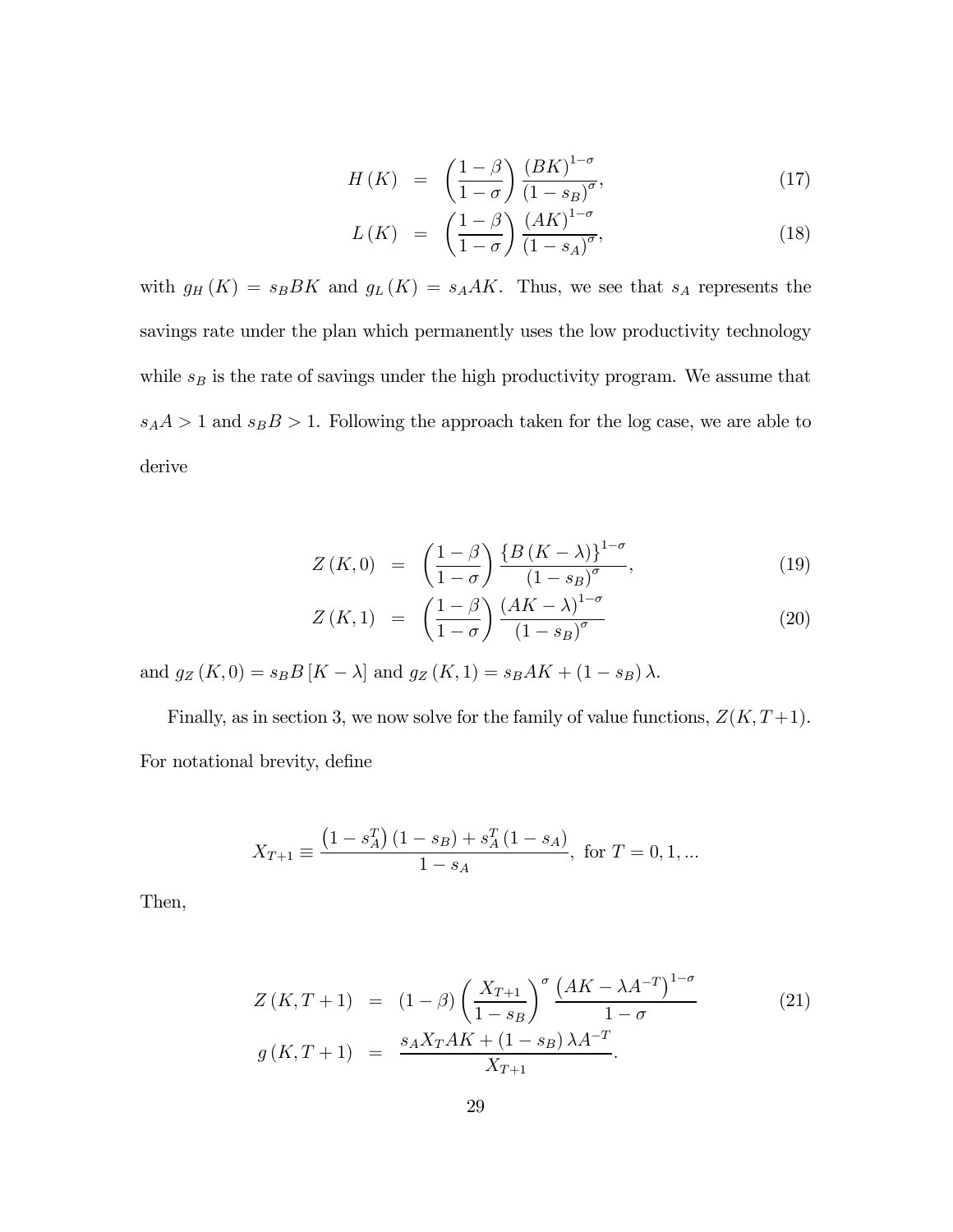Note that  $\lim_{T\to\infty} Z(K,T+1) = L(K)$  and  $\lim_{T\to\infty} g(K,T+1) = g_L(K)$ . We will show that the threshold value of capital,  $K^*$ , is unchanged relative to that which defined the level of wealth associated with technology adoption for the case of logarithmic utility. Before we proceed, it is useful to show that the capital stock is monotonically rising over time in the pre-adoption state.

Lemma 8 For all  $\sigma > 0$ , given  $s_A A > 1$ ,  $g(K, T + 1) > K$ ,  $T = 0, 1, ....$ 

**Proof.** When  $\sigma < 1$ , as  $B > A$ ,  $s_B > s_A$  or  $1 - s_B < 1 - s_A$ . Since  $0 < s_A < 1$ , this implies that  $(1 - s_A^T) (1 - s_B) + s_A^T (1 - s_A) < (1 - s_A^{T-1}) (1 - s_B) + s_A^{T-1} (1 - s_A)$  or  $X_{T+1} < X_T$ . Therefore  $g(K, T + 1) > s_A AK > K$ .

When  $\sigma > 1$ , the ratio  $\frac{X_T}{X_{T+1}}$  is increasing in T. At its lowest value, when  $T = 0$ , we have  $g(K, T + 1) > s_A \frac{X_0}{X_1} AK = s_B AK > K$ .

Note that our additional assumption  $s_A A > 1$  is sufficient, but not necessary, to prove that capital rises over time. However, given our result that the stock of capital is growing over time, independently of T, we are able to apply lemmas 5-7 for the case of isoelastic utility.

#### **Proposition 9** The high yield technology is adopted if and only if  $K \geq K^*$ .

**Proof.** A direct comparison of  $Z(K,0)$  and  $Z(K,1)$  indicates that the threshold  $K^*$  is unchanged. Next lemma 8 shows that capital is growing over time, independently of T. This implies that lemma 6 continues to apply and the household would rather adopt immediately than wait any finite number of periods. Finally, since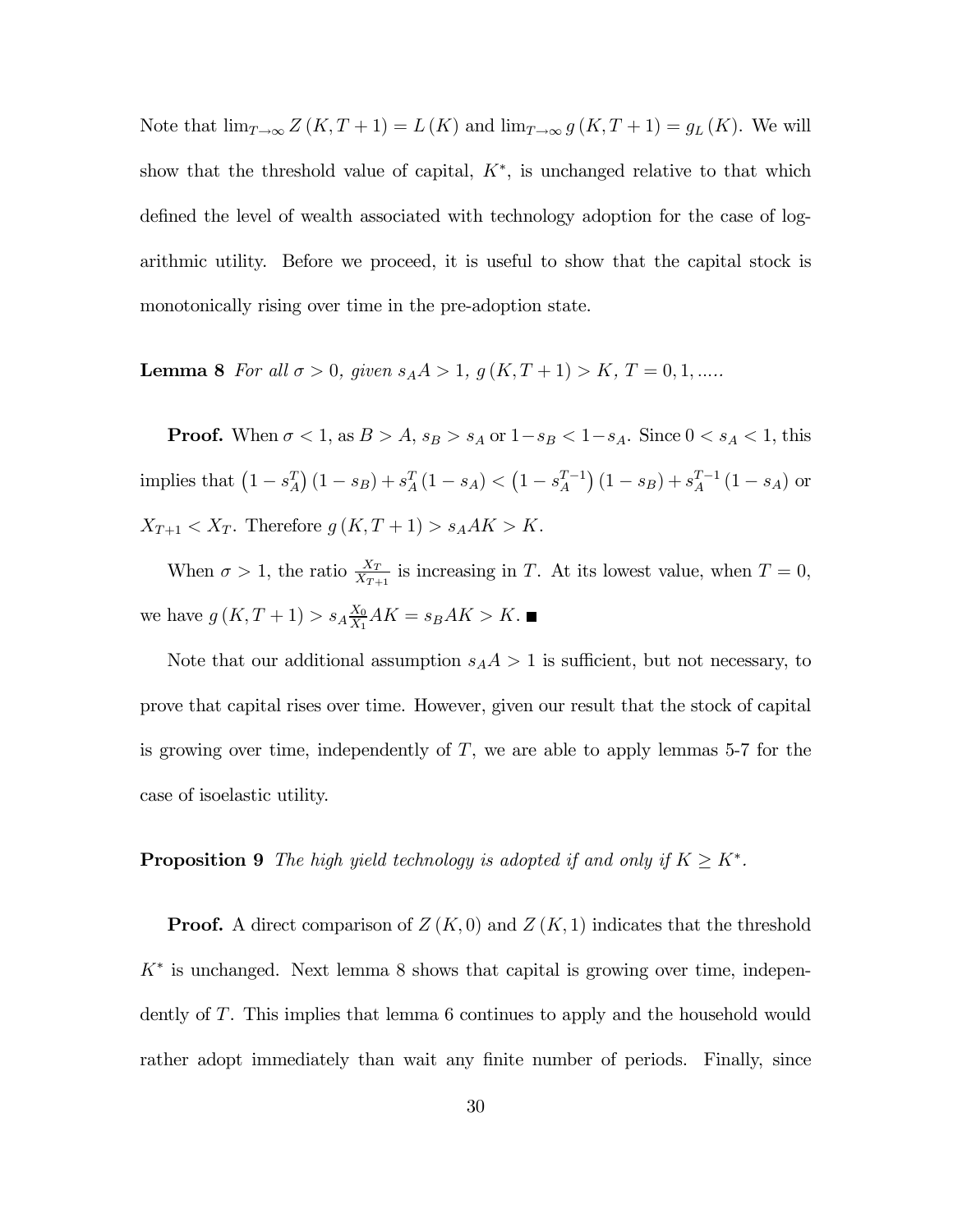$\lim_{T\rightarrow\infty}Z\left(K,T+1\right)=L\left(K\right),$  we can apply lemma 7 as well, so the household would rather adopt immediately than never adopt.  $\blacksquare$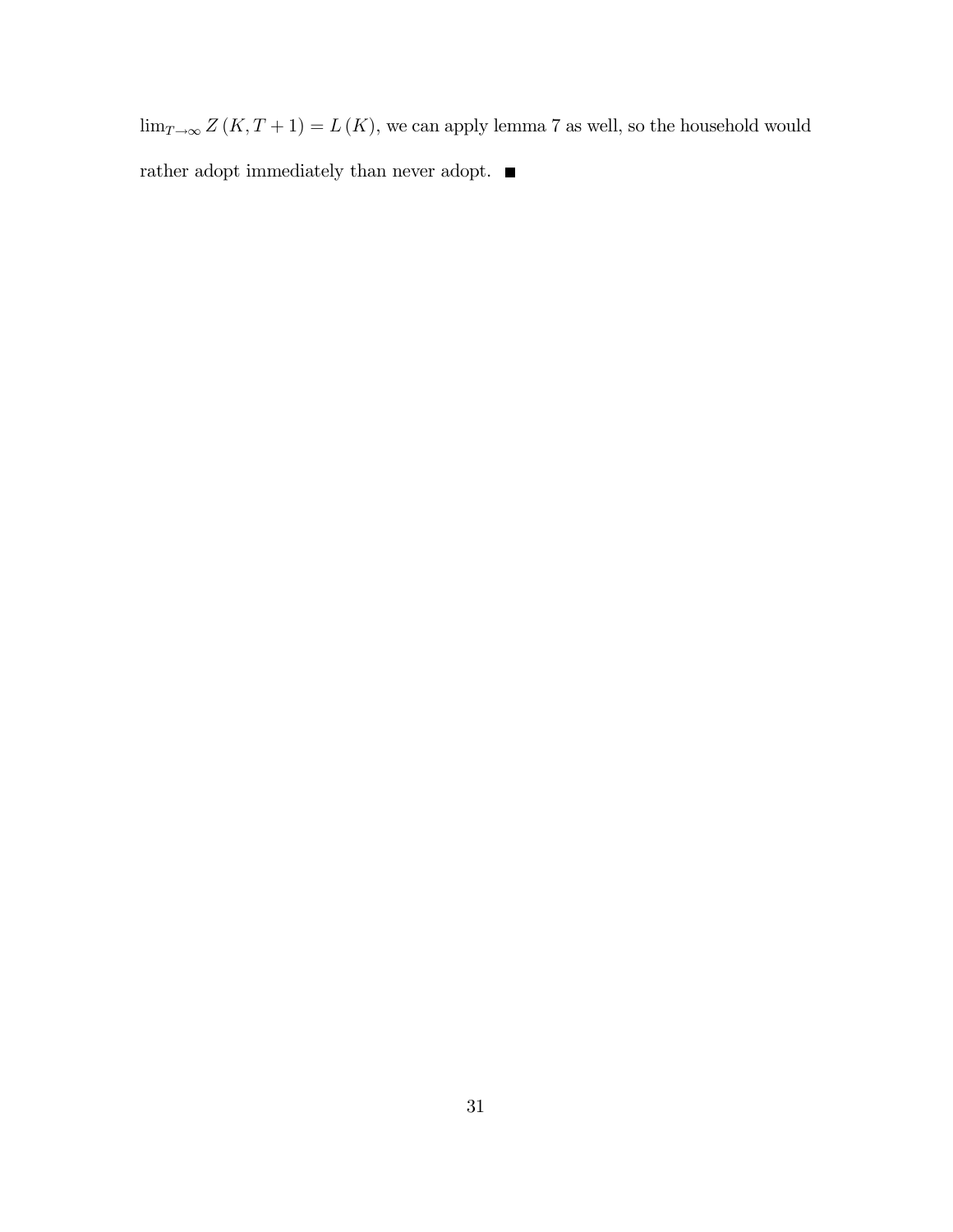## References

- [1] Alauddin, M. and C. Tisdell. The 'Green Revolution' and Economic Development: The Process and Its Impact in Bangladesh. New York: St. Martin's Press, 1991.
- [2] Alvarez, F. and N.L. Stokey. "Dynamic Programming with Homogeneous Functions." Journal of Economic Theory 82 (1998): 167-189.
- [3] Atkeson, A. "International Lending with Moral Hazard and Risk of Repudiation." Econometrica 59 (1991): 1069-89.
- [4] Bautista, R.M. "Income and Equity Effects of the Green Revolution in the Philippines: A Macroeconomic Perspective." Journal of International Development 9 (1997): 151-68.
- [5] Becker, R.A. "The Duality of a Dynamic Model of Equilibrium and an Optimal Growth Model: The Heterogeneous Capital Goods Case." Quarterly Journal of Economics 96 (1981): 271-300.
- [6] Becker, R.A. "The Equivalence of a Fisher Competitive Equilibrium and a Perfect Foresight Competitive Equilibrium in a Multi-Sectoral Model of Capital Accumulation." International Economic Review 23 (1982): 19-34.
- [7] Bental, B. and D. Peled. "The Accumulation of Wealth and the Cyclical Generation of New Technologies: A Search Theoretic Approach." International Economic Review 37 (1996): 687-718.
- [8] Chatterjee, S. and B. Ravikumar. "Minimum Consumption Requirements: Theoretical and Quantitative Implications for Growth and Distribution." Macroeconomic Dynamics, 3 (1999): 482-505.
- [9] David, P.A. "The Dynamo and the Computer: An Historical Perspective on the Modern Productivity Paradox." American Economic Review 80 (1990): 355-61.
- [10] Dekimpe, M.G., P. M. Parker and M. Sarvary. " "Globalization": Modeling Technology Adoption Timing Across Countries." INSEAD Working Paper: 97/75/MKT, 1997.
- [11] Easterly, W., R.G. King, R. Levine, and S. Rebelo. "Policy, Technology Adoption and Growth." World Bank CEPR Discussion Paper 957, 1994.
- [12] Eswaran, M. and A. Kotwal. "Credit as Insurance in Agrarian Economies." Journal of Development Economics 31 (1989): 37-53.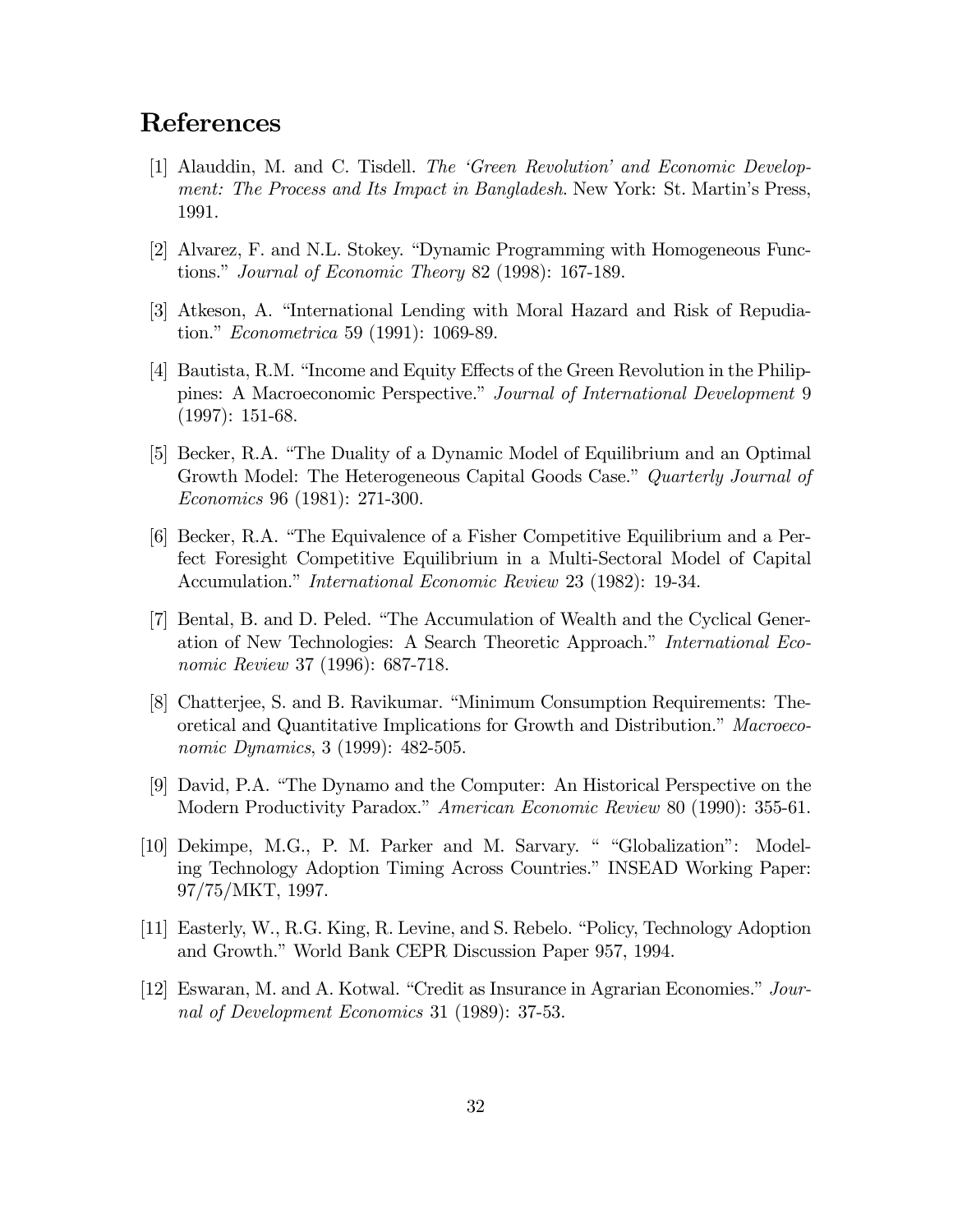- [13] Foster, A.D. and M.R. Rosenzweig. "Learning by Doing and Learning from Others: Human Capital and Technical Change in Agriculture." Journal of Political Economy 103 (1995): 1176-1209.
- [14] Gaiha, R. "Impoverishment, Technology and Growth in Rural India." Cambridge Journal of Economics 11 (1987): 23-46.
- [15] Greenwood, J. "The Third Industrial Revolution." Manuscript. University of Rochester, 1996.
- [16] Greenwood, J. and B. Jovanovic. "Financial Development, Growth, and the Distribution of Income." Journal of Political Economy 98 (1990): 1076-1107.
- [17] Horowitz, A.W. "Optimal Patterns of Consumption and Development Expenditures in the Presence of Productivity Thresholds." International Economic Review 34 (1993): 193-202.
- [18] Jovanovic, B. and G. MacDonald. "Competitive Diffusion." Journal of Political Economy 102 (1994): 24-52.
- [19] Jovanovic, B. and Y. Nyarko. "Learning by Doing and the Choice of Technology." Econometrica 64 (1996): 1299-1310.
- [20] LaPorta, R., Lopez-de-Silanes, F., Shleifer, A. and R.W. Vishny. "Law and Finance," *Journal of Political Economy* 106 (1998): 1113-1155.
- [21] Mokyr, J., ed. The British Industrial Revolution: An Economic Perspective. Boulder and Oxford: Westview Press, 1993.
- [22] Nygard, F. and A. Sandstrom. Measuring Income Inequality. Stockholm: Almqvist & Wiksell, 1981.
- [23] Parente, S.L. "Technology Adoption, Learning-by-Doing, and Economic Growth." Journal of Economic Theory 63 (1994): 346-369.
- [24] Parente, S.L. "A Model of Technology Adoption and Growth." Economic Theory 6 (1995): 405-420.
- [25] Parente, S.L. and E.C. Prescott. "Barriers to Technology Adoption and Development." Journal of Political Economy 102 (1994): 298-321.
- [26] Pérez-Sebastián, F. "The Adoption and Adaptation of Externally Originated Ideas." Manuscript. University of Virginia, 1996.
- [27] Phelan, C. "Repeated Moral Hazard and One-Sided Commitment." Journal of Economic Theory 66 (1995): 488-506.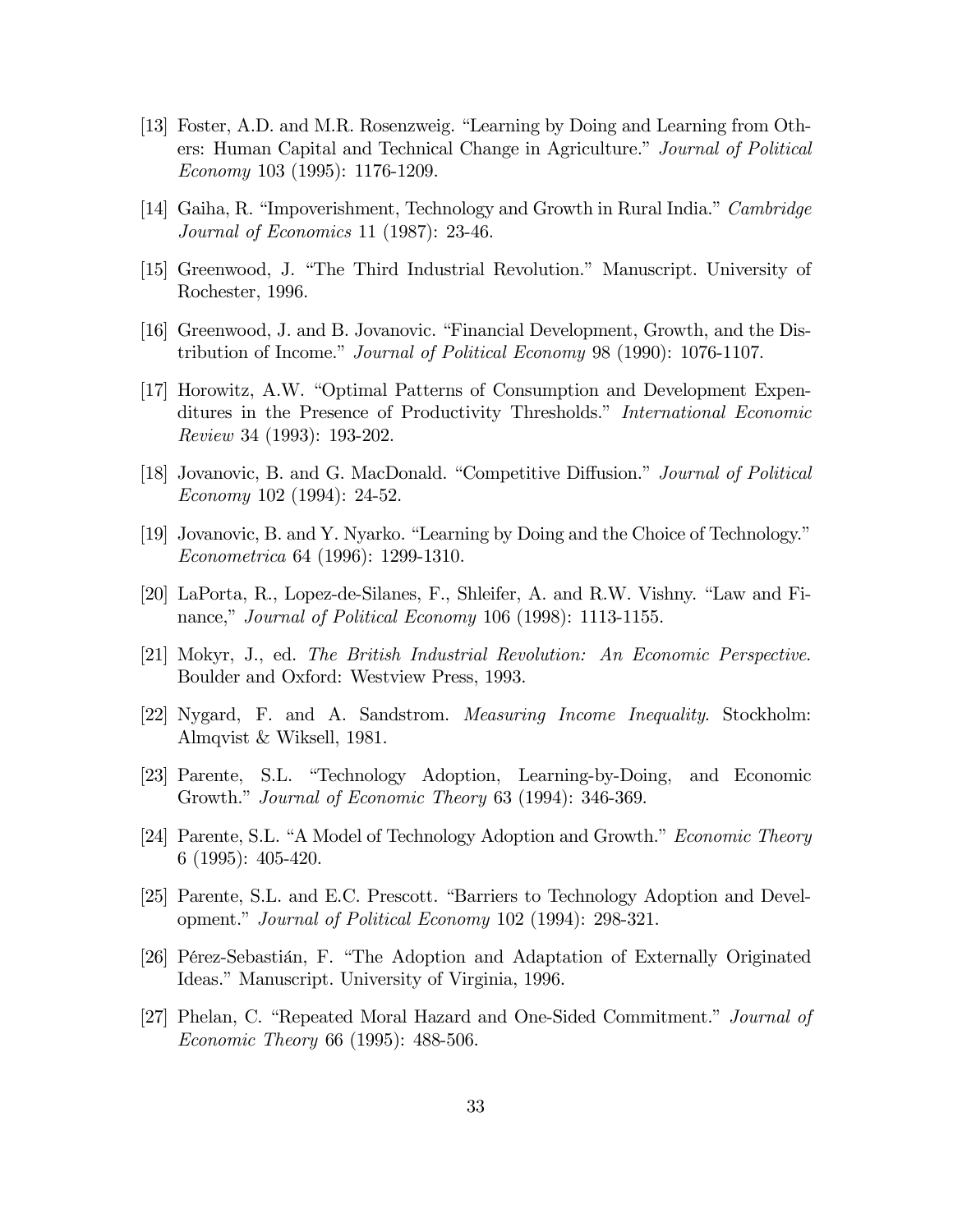- [28] Shorrocks, A. "Ranking Income Distributions." Economica 50 (1983): 3-18.
- [29] van Zanden, J.L. "The First Green Revolution: The Growth of Production and Productivity in European Agriculture, 1870-1914." Economic History Review 44 (1991): 215-239.
- [30] World Bank. World Development Report Oxford University Press, 1987.
- [31] Wozniak, G.D. "Human Capital, Information, and the Early Adoption of New Technology." Journal of Human Resources 22 (1987): 101-112.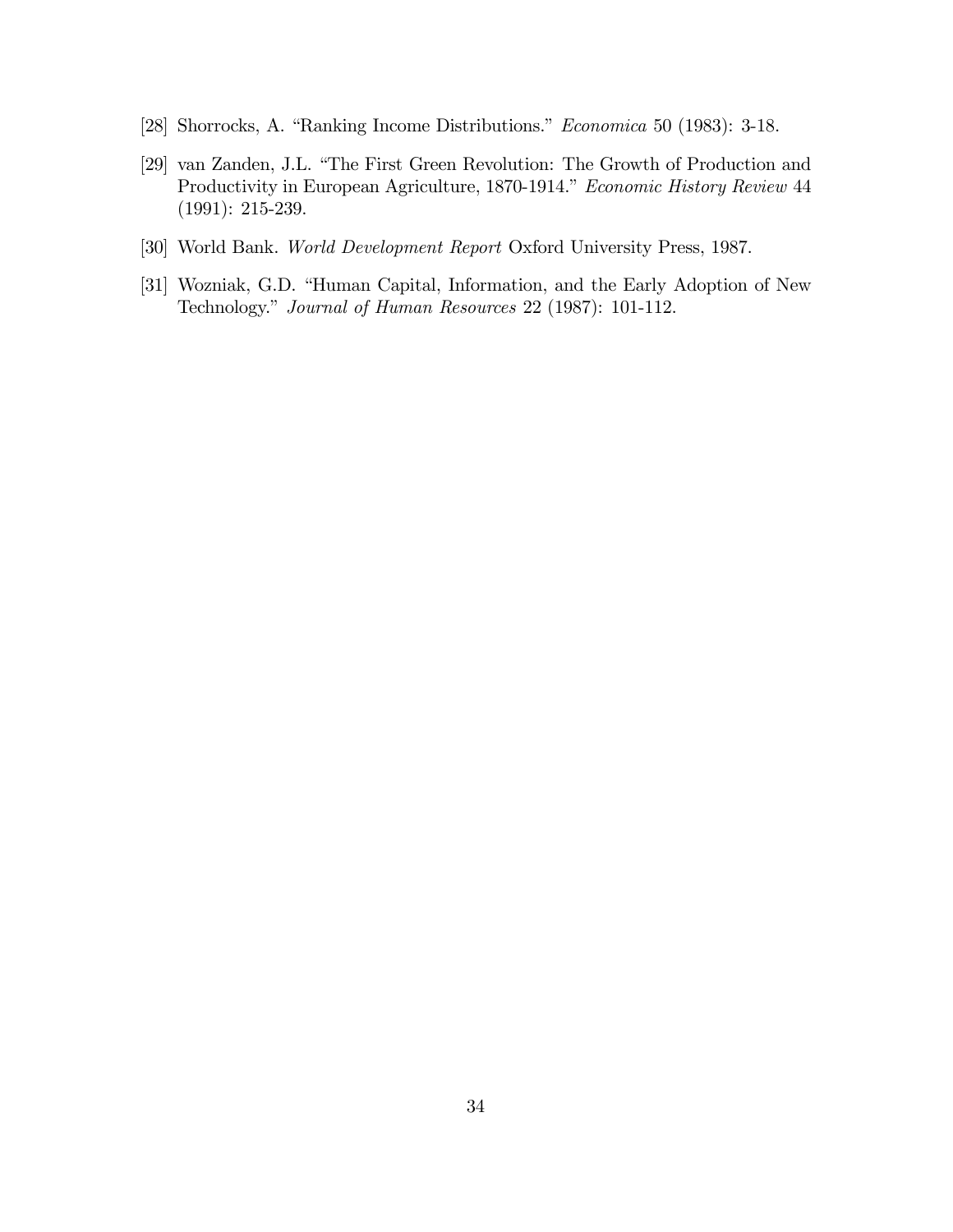

Figure 1. Bounds on the threshold capital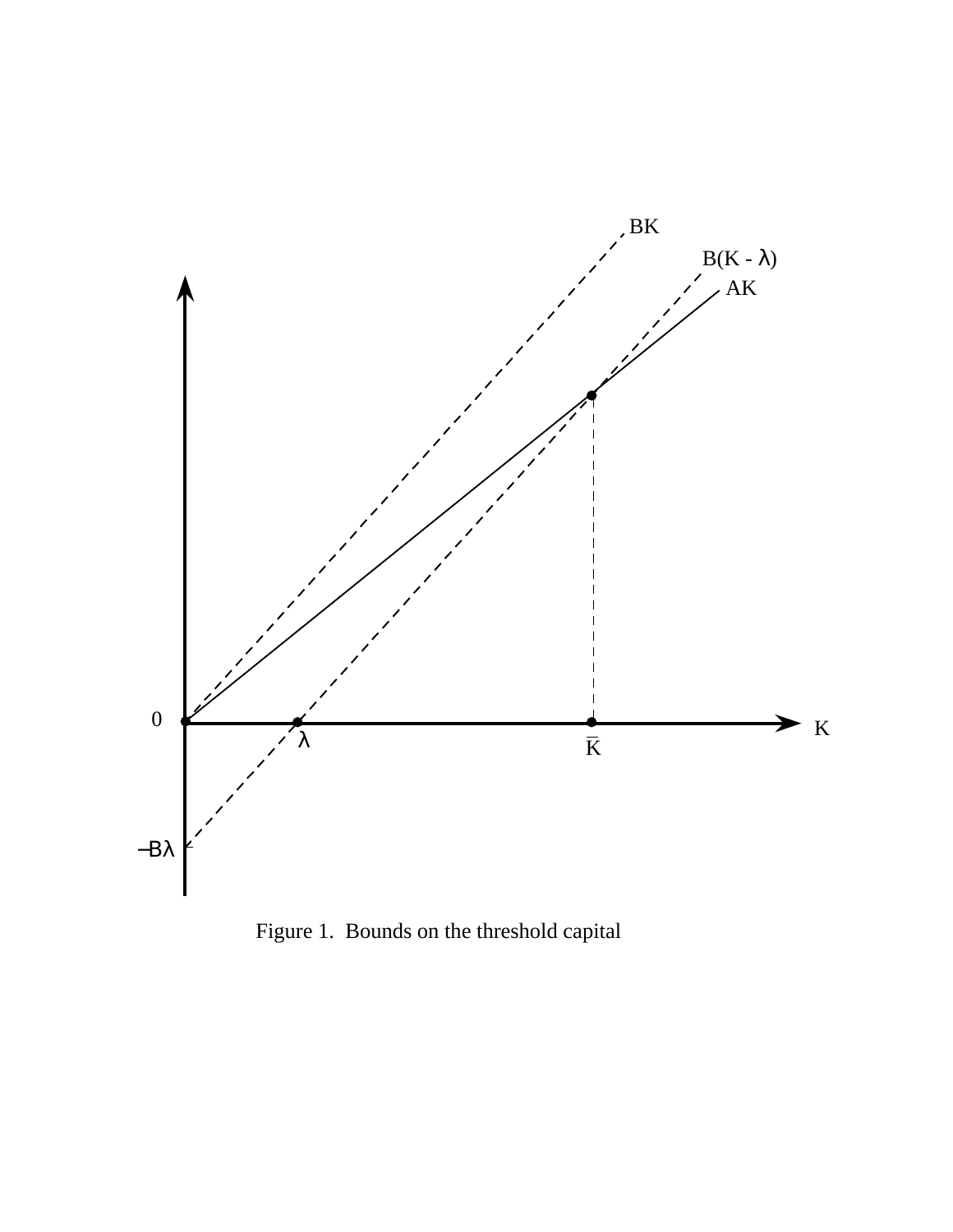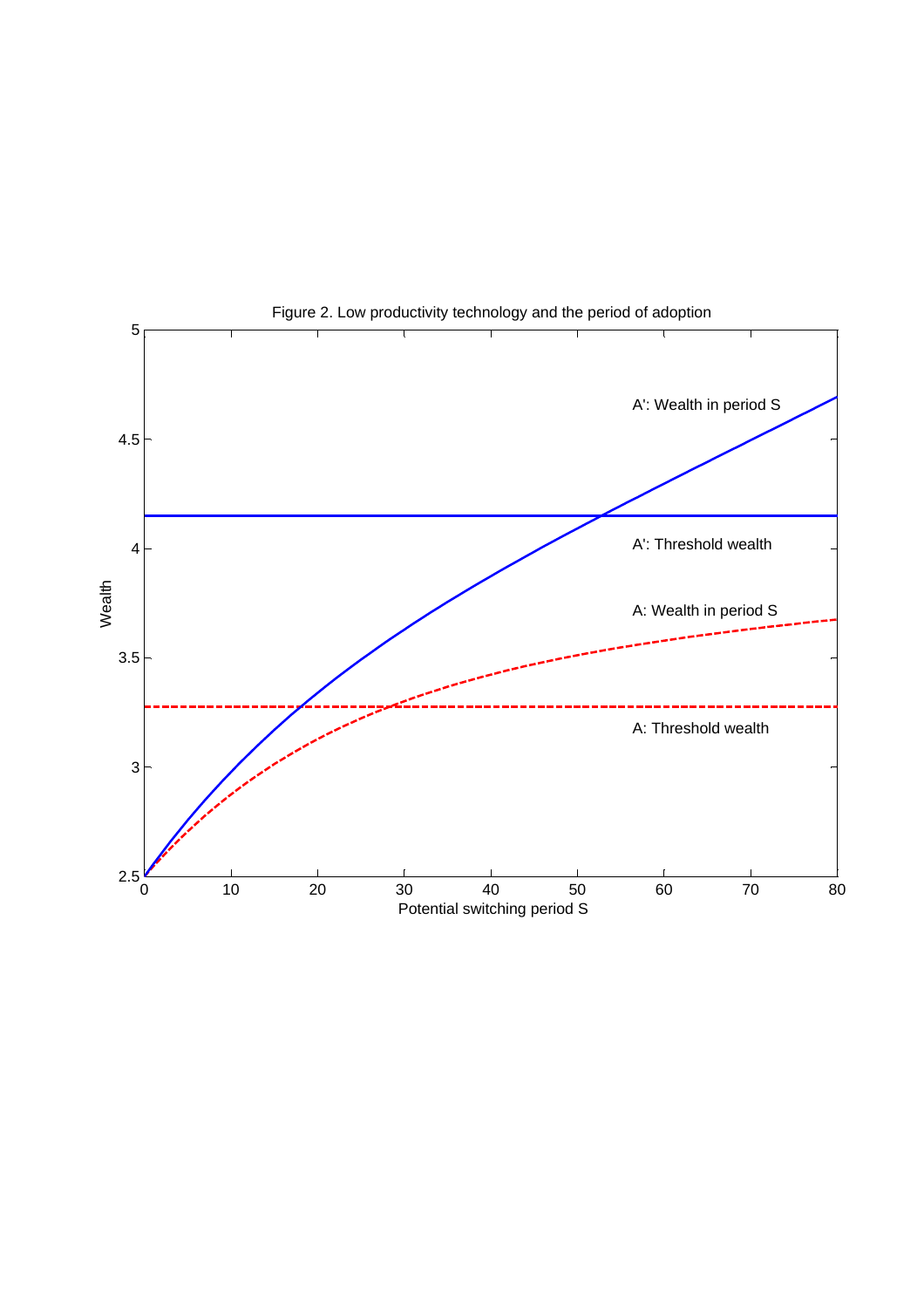

## Figure 3: Capital Accumulation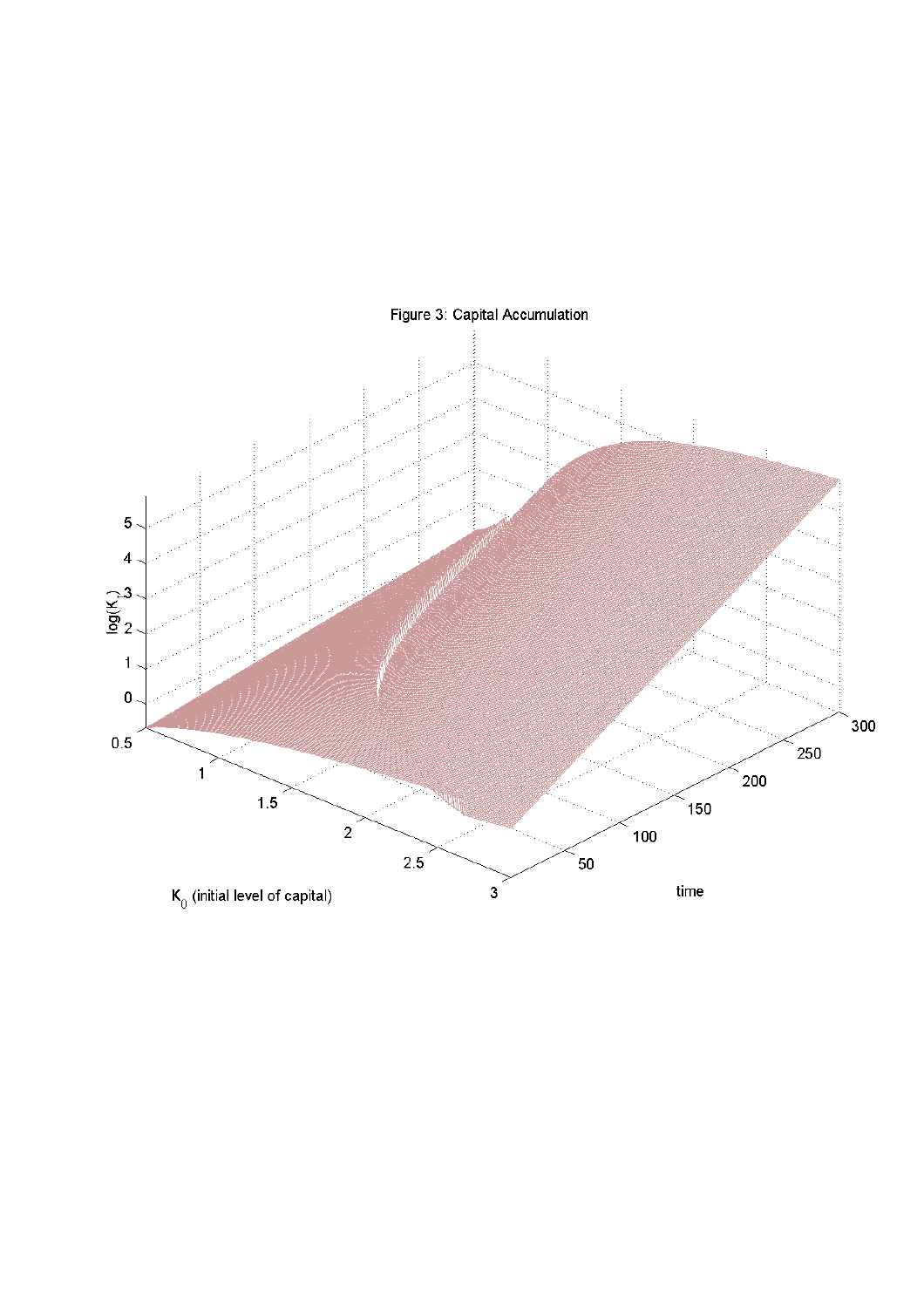

Figure 4: Lorenz Curves